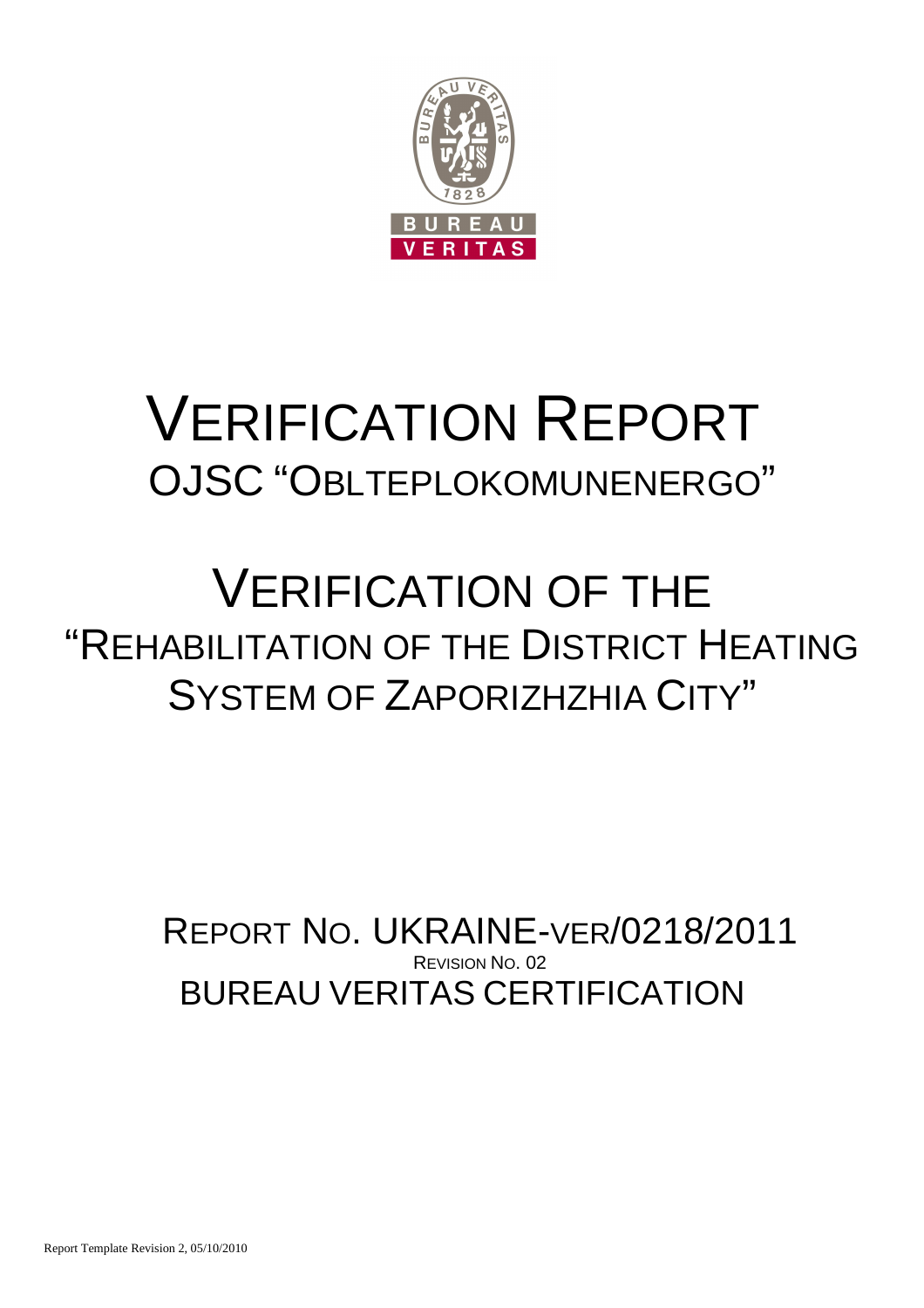

#### VERIFICATION REPORT

| Client ref.:<br>Client:<br>OJSC "Oblteplokomunenergo"<br>Barbarov Yu. A.<br>Summary:<br>Bureau Veritas Certification has made the periodic verification of the «Rehabilitation of the District Heating<br>System of Zaporizhzhia City" project of OJSC "Oblteplokomunenergo" located in the city of Zaporizhzhia, and<br>applying the JI specific approach, on the basis of UNFCCC criteria for the JI, as well as criteria given to<br>provide for consistent project operations, monitoring and reporting. UNFCCC criteria refer to Article 6 of the<br>Kyoto Protocol, the JI rules and modalities and the subsequent decisions by the JI Supervisory Committee, as<br>well as the host country criteria.<br>The verification scope is defined as a periodic independent review and ex post determination by the Accredited<br>Independent Entity of the monitored reductions in GHG emissions during defined verification period, and<br>consisted of the following three phases: i) desk review of the project design and the baseline and monitoring<br>plan; ii) follow-up interviews with project stakeholders; iii) resolution of outstanding issues and the issuance of<br>the final verification report and opinion. The overall verification, from Contract Review to Verification Report &<br>Opinion, was conducted using Bureau Veritas Certification internal procedures.<br>Actions Requests (CR, CAR and FAR), presented in Appendix A.<br>errors, omissions, or misstatements, and the ERUs issued totalize 157293 tons of CO2eq for the monitoring<br>period from 01/01/2009 till 31/12/2009.<br>related to the approved project baseline and monitoring, and its associated documents.<br>Report No.:<br>Subject Group:<br>UKRAINE-ver/0218/2011<br>JI<br>Project title: |
|-----------------------------------------------------------------------------------------------------------------------------------------------------------------------------------------------------------------------------------------------------------------------------------------------------------------------------------------------------------------------------------------------------------------------------------------------------------------------------------------------------------------------------------------------------------------------------------------------------------------------------------------------------------------------------------------------------------------------------------------------------------------------------------------------------------------------------------------------------------------------------------------------------------------------------------------------------------------------------------------------------------------------------------------------------------------------------------------------------------------------------------------------------------------------------------------------------------------------------------------------------------------------------------------------------------------------------------------------------------------------------------------------------------------------------------------------------------------------------------------------------------------------------------------------------------------------------------------------------------------------------------------------------------------------------------------------------------------------------------------------------------------------------------------------|
|                                                                                                                                                                                                                                                                                                                                                                                                                                                                                                                                                                                                                                                                                                                                                                                                                                                                                                                                                                                                                                                                                                                                                                                                                                                                                                                                                                                                                                                                                                                                                                                                                                                                                                                                                                                               |
|                                                                                                                                                                                                                                                                                                                                                                                                                                                                                                                                                                                                                                                                                                                                                                                                                                                                                                                                                                                                                                                                                                                                                                                                                                                                                                                                                                                                                                                                                                                                                                                                                                                                                                                                                                                               |
| The first output of the verification process is a list of Clarification, Corrective Actions Requests, Forward<br>In summary, Bureau Veritas Certification confirms that the project is implemented as planned and described in<br>approved project design documents. Installed equipment being essential for generating emission reduction<br>runs reliably and is calibrated appropriately. The monitoring system is in place and the project is ready to<br>generate GHG emission reductions. The GHG emission reduction is calculated accurately and without material<br>Our opinion relates to the project's GHG emissions and resulting GHG emission reductions reported and                                                                                                                                                                                                                                                                                                                                                                                                                                                                                                                                                                                                                                                                                                                                                                                                                                                                                                                                                                                                                                                                                                             |
|                                                                                                                                                                                                                                                                                                                                                                                                                                                                                                                                                                                                                                                                                                                                                                                                                                                                                                                                                                                                                                                                                                                                                                                                                                                                                                                                                                                                                                                                                                                                                                                                                                                                                                                                                                                               |
|                                                                                                                                                                                                                                                                                                                                                                                                                                                                                                                                                                                                                                                                                                                                                                                                                                                                                                                                                                                                                                                                                                                                                                                                                                                                                                                                                                                                                                                                                                                                                                                                                                                                                                                                                                                               |
|                                                                                                                                                                                                                                                                                                                                                                                                                                                                                                                                                                                                                                                                                                                                                                                                                                                                                                                                                                                                                                                                                                                                                                                                                                                                                                                                                                                                                                                                                                                                                                                                                                                                                                                                                                                               |
|                                                                                                                                                                                                                                                                                                                                                                                                                                                                                                                                                                                                                                                                                                                                                                                                                                                                                                                                                                                                                                                                                                                                                                                                                                                                                                                                                                                                                                                                                                                                                                                                                                                                                                                                                                                               |
| "Rehabilitation of the District Heating System in<br>Zaporizhzhia City"<br>Work carried out by:                                                                                                                                                                                                                                                                                                                                                                                                                                                                                                                                                                                                                                                                                                                                                                                                                                                                                                                                                                                                                                                                                                                                                                                                                                                                                                                                                                                                                                                                                                                                                                                                                                                                                               |
| Oleg Skoblyk - Team Leader, Verifier, Technical<br>$\omega_{\rm c} = 10$<br>Specialist                                                                                                                                                                                                                                                                                                                                                                                                                                                                                                                                                                                                                                                                                                                                                                                                                                                                                                                                                                                                                                                                                                                                                                                                                                                                                                                                                                                                                                                                                                                                                                                                                                                                                                        |
|                                                                                                                                                                                                                                                                                                                                                                                                                                                                                                                                                                                                                                                                                                                                                                                                                                                                                                                                                                                                                                                                                                                                                                                                                                                                                                                                                                                                                                                                                                                                                                                                                                                                                                                                                                                               |
| Work reviewed by:<br>Ivan Sokolov - Internal Technical Reviewer<br>$\times$<br>No distribution without permission from the<br>Client or responsible organizational unit                                                                                                                                                                                                                                                                                                                                                                                                                                                                                                                                                                                                                                                                                                                                                                                                                                                                                                                                                                                                                                                                                                                                                                                                                                                                                                                                                                                                                                                                                                                                                                                                                       |
| Work approved by:<br>70<br>Flavio Gomes - Operational Manager<br>Limited distribution<br>Date of this revision:<br>Rev. No.:<br>Number of pages:<br>10/05/2011<br>02<br>23<br>Unrestricted distribution                                                                                                                                                                                                                                                                                                                                                                                                                                                                                                                                                                                                                                                                                                                                                                                                                                                                                                                                                                                                                                                                                                                                                                                                                                                                                                                                                                                                                                                                                                                                                                                       |

1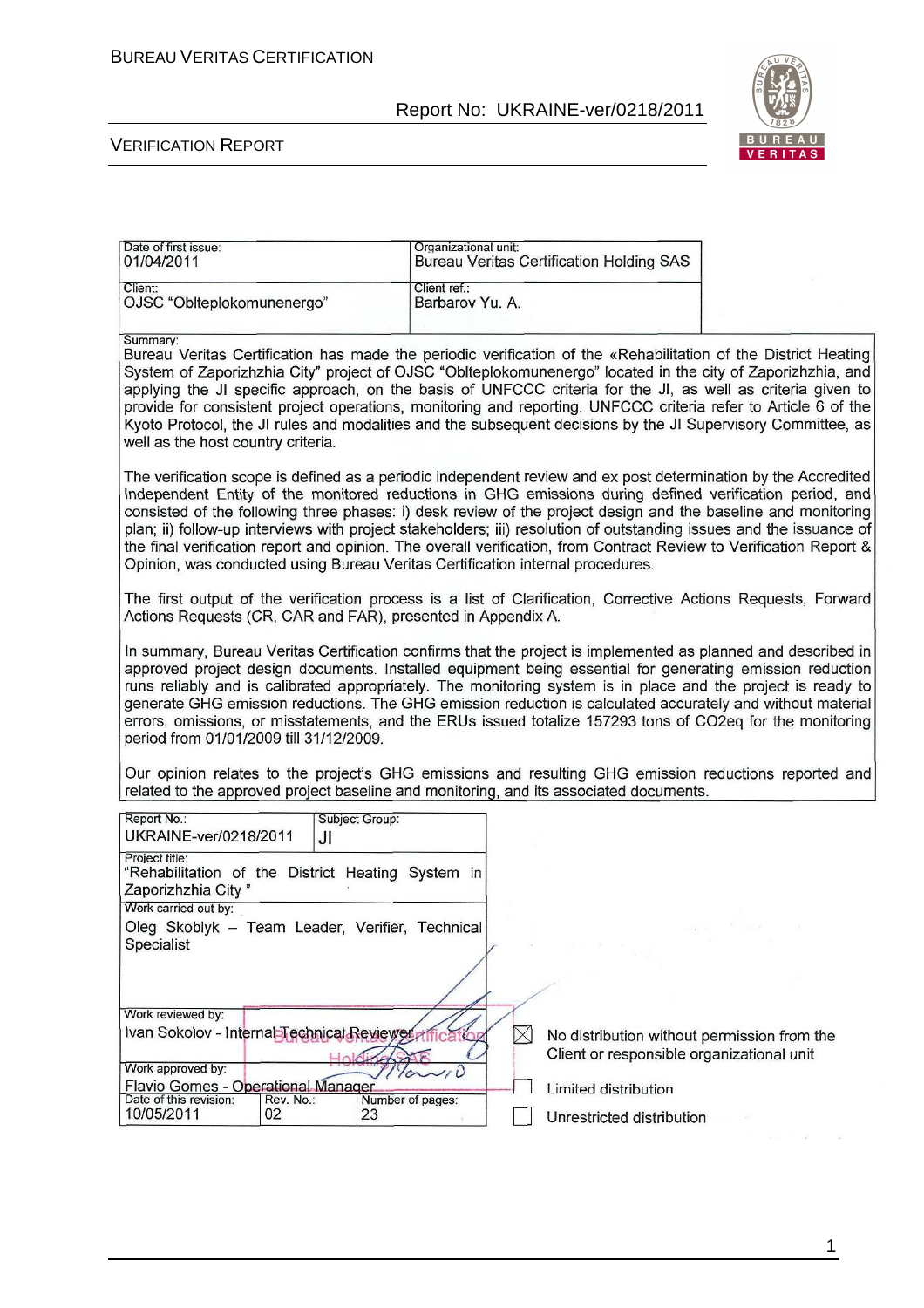

VERIFICATION REPORT

### **Table of Contents Page 2016** 1 INTRODUCTION .........................................................................................3 1.1 Objective 3 1.2 Scope 3 1.3 Verification Team 3 2 METHODOLOGY ........................................................................................4 2.1 Review of Documents 4 2.2 Follow-up Interviews 5 2.3 Resolution of Clarification, Corrective and Forward Action Requests 5 3 VERIFICATION CONCLUSIONS ............................................................6 3.1 Project approval by Parties involved (90-91) 6 3.2 Project implementation (92-93) 6 3.3 Compliance of the monitoring plan with the monitoring methodology (94-98) 7 3.4 Revision of monitoring plan (99-100) (write "Not applicable" in this section if the monitoring plan was not revised) 9 3.5 Data management (101) 9 3.6 Verification regarding programmes of activities (102-110) (write "Not applicable" in this section if the project is not a programme of activities) and the state of  $\sim$  9 4 VERIFICATION OPINION .........................................................................9 5 REFERENCES ..........................................................................................11 APPENDIX A: VERIFICATION PROTOCOL………………………… …………………13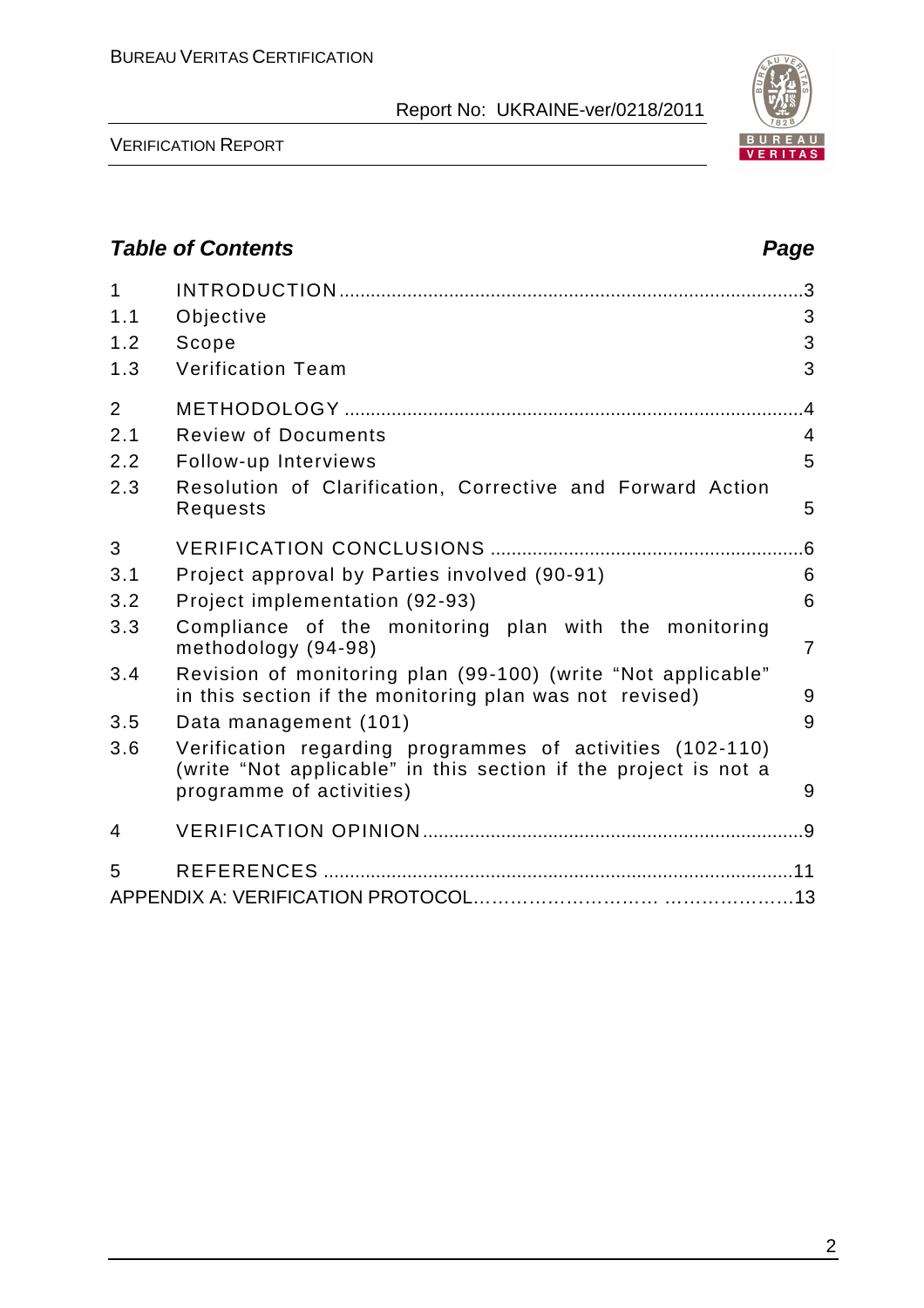

VERIFICATION REPORT

### **1 INTRODUCTION**

OJSC "Oblteplokomunenergo" has commissioned Bureau Veritas Certification to verify the emissions reductions of its JI project the «Rehabilitation of the District Heating System of Zaporizhzhia City" (hereafter called "the project") in the city of Zaporizhzhia.

This report summarizes the findings of the verification of the project, performed on the basis of UNFCCC criteria, as well as criteria given to provide for consistent project operations, monitoring and reporting.

#### **1.1 Objective**

Verification is the periodic independent review and ex post determination by the Accredited Independent Entity of the monitored reductions in GHG emissions during defined verification period.

The objective of verification can be divided in Initial Verification and Periodic Verification.

UNFCCC criteria refer to Article 6 of the Kyoto Protocol, the JI rules and modalities and the subsequent decisions by the JI Supervisory Committee, as well as the host country criteria.

#### **1.2 Scope**

The verification scope is defined as an independent and objective review of the project design document, the project's baseline study and monitoring plan and other relevant documents. The information in these documents is reviewed against Kyoto Protocol requirements, UNFCCC rules and associated interpretations.

The verification is not meant to provide any consulting towards the Client. However, stated requests for clarifications and/or corrective actions may provide input for improvement of the project monitoring towards reductions in the GHG emissions.

#### **1.3 Verification Team**

The verification team consists of the following personnel:

#### Oleg Skoblyk

Bureau Veritas Certification Team Leader, Climate Change Verifier Technical Specialist

Bureau Veritas Certification, Financial Specialist

This verification report was reviewed by: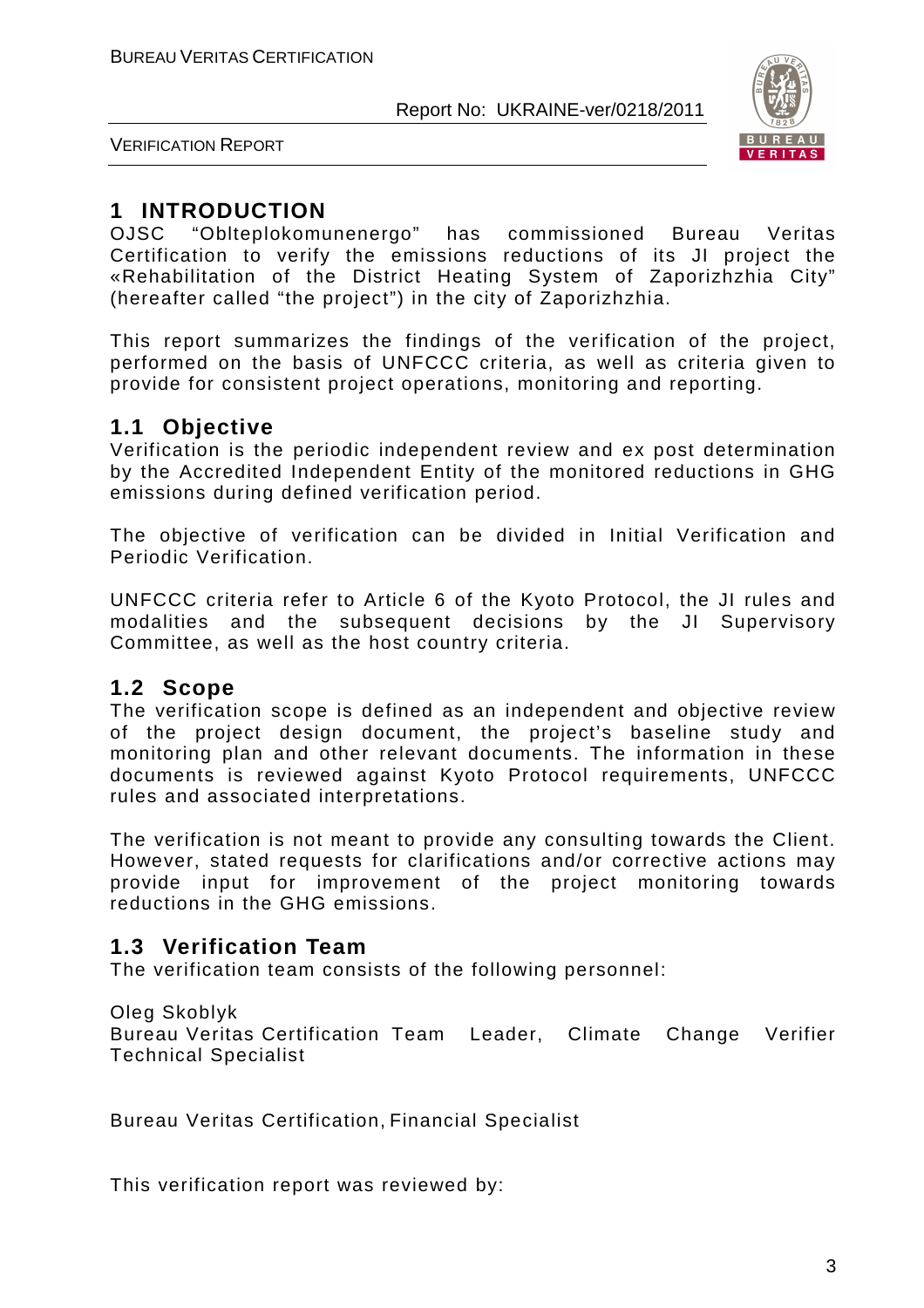

VERIFICATION REPORT

Ivan Sokolov

Bureau Veritas Certification, Internal Technical Reviewer

### **2 METHODOLOGY**

The overall verification, from Contract Review to Verification Report & Opinion, was conducted using Bureau Veritas Certification internal procedures.

In order to ensure transparency, a verification protocol was customized for the project, according to the version 01.1 of the Joint Implementation Determination and Verification Manual, issued by the Joint Implementation Supervisory Committee at its 19 meeting on 04/12/2009. The protocol shows, in a transparent manner, criteria (requirements), means of verification and the results from verifying the identified criteria. The verification protocol serves the following purposes:

- It organizes, details and clarifies the requirements a JI project is expected to meet;
- It ensures a transparent verification process where the verifier will document how a particular requirement has been verified and the result of the verification.

The completed verification protocol is enclosed in Appendix A to this report.

#### **2.1 Review of Documents**

The Monitoring Report (MR) Monitoring report «Rehabilitation of the District Heating System of Zaporizhzhia City" version 01 dated 11/03/2011 submitted by OJSC "Oblteplokomunenergo" and additional background documents related to the project design and baseline, i.e. country Law,) and/or Guidance on criteria for baseline setting and monitoring, Host party criteria, Kyoto Protocol, Clarifications on Verification Requirements to be Checked by an Accredited Independent Entity were reviewed.

To address Bureau Veritas Certification further corrective action and clarification requests, Commercial Utility Enterprise "Zaporizhzhiamiskteplomerezha" revised the MR and resubmitted it on version 02 dated 30/03/2011 and version 03 dated 06/05/2011, the latter MR version 03 is considered final.

The verification findings presented in this report relate to the Monitoring Reports versions 01, 02 and 03 and project as described in the determined PDD.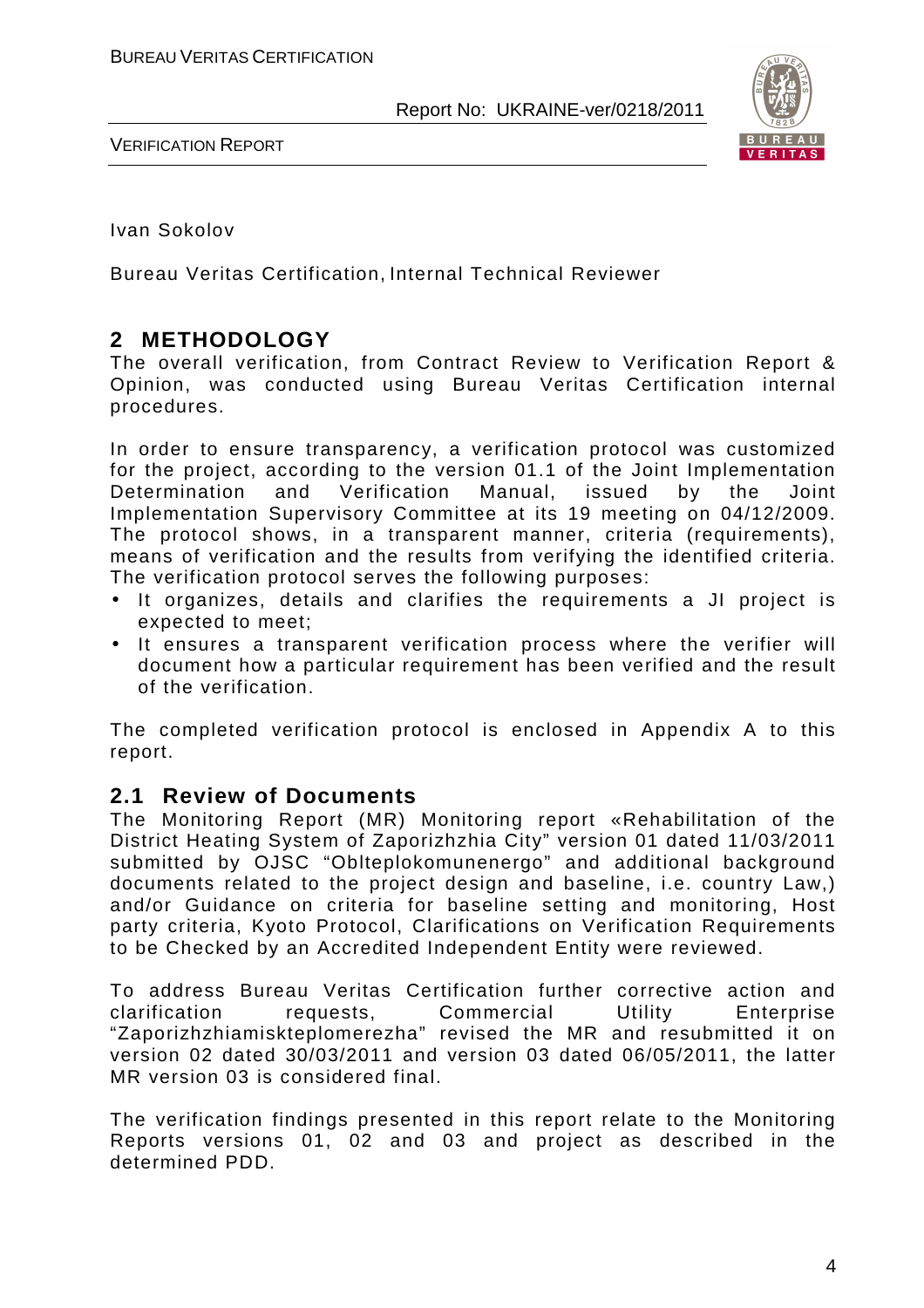

VERIFICATION REPORT

#### **2.2 Follow-up Interviews**

On March 14, 2011 Bureau Veritas Certification performed on-site interviews with project stakeholders to confirm selected information and to resolve issues identified in the document review. Representatives of Concern "Mis'ki teplovi merezhi" and Institute of Engineering Ecology were interviewed (see References). The main topics of the interviews are summarized in Table 1.

| Interviewed organization            | <b>Interview topics</b>                                                                                                                                                                                                                                                                                                                                                                                                                                                  |
|-------------------------------------|--------------------------------------------------------------------------------------------------------------------------------------------------------------------------------------------------------------------------------------------------------------------------------------------------------------------------------------------------------------------------------------------------------------------------------------------------------------------------|
| Concern "Mis'ki teplovi<br>merezhi" | Project implementation status<br>Organizational structure<br>$\bullet$<br>Responsibilities and authorities<br>$\bullet$<br>Personnel training<br>$\bullet$<br>Quality management procedures and technology<br>$\bullet$<br>Records of equipment installation<br>$\bullet$<br>Control of metering equipment<br>$\bullet$<br>Metering record keeping system, database<br>$\bullet$<br>Cross-check of the information provided in the MR with other<br>$\bullet$<br>sources |
| Institute of Engineering<br>Ecology | Baseline methodology<br>Monitoring plan<br>$\bullet$<br>Monitoring report<br>Deviations from PDD                                                                                                                                                                                                                                                                                                                                                                         |

#### **2.3 Resolution of Clarification, Corrective and Forward Action Requests**

The objective of this phase of the verification is to raise the requests for corrective actions and clarification and any other outstanding issues that needed to be clarified for Bureau Veritas Certification positive conclusion on the GHG emission reduction calculation.

If the Verification Team, in assessing the monitoring reports and supporting documents, identifies issues that need to be corrected, clarified or improved with regard to the monitoring requirements, it should raise these issues and inform the project participants of these issues in the form of:

(a) Corrective action request (CAR), requesting the project participants to correct a mistake that is not in accordance with the monitoring plan;

(b) Clarification request (CL), requesting the project participants to provide additional information for the AIE to assess compliance with the monitoring plan;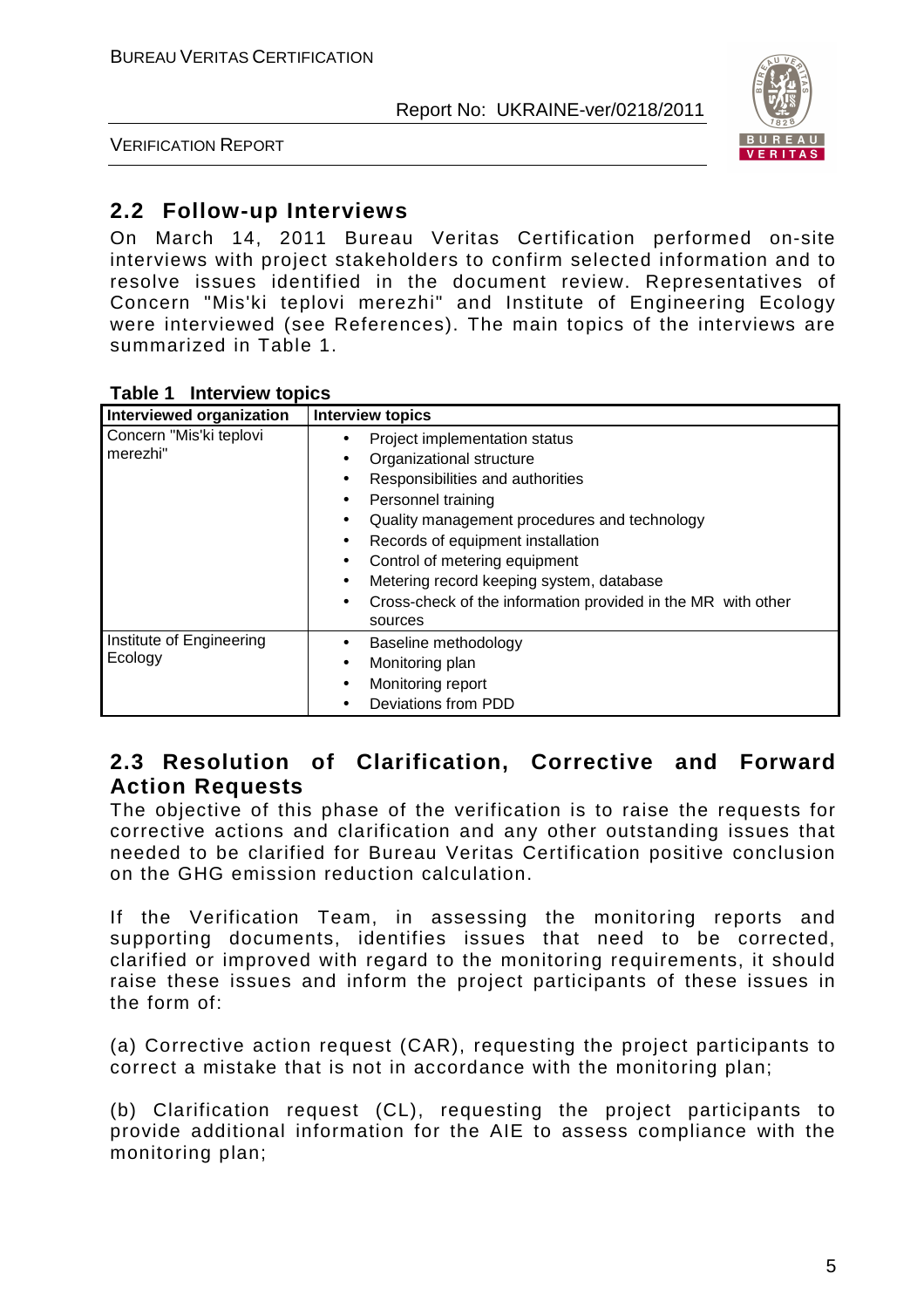

VERIFICATION REPORT

(c) Forward action request (FAR), informing the project participants of an issue, relating to the monitoring that needs to be reviewed during the next verification period.

To guarantee the transparency of the verification process, the concerns raised are documented in more detail in the verification protocol in Appendix A.

#### **3 VERIFICATION CONCLUSIONS**

In the following sections, the conclusions of the verification are stated.

The findings from the desk review of the original monitoring documents and the findings from interviews during the follow up visit are described in the Verification Protocol in Appendix A.

The Clarification, Corrective and Forward Action Requests are stated, where applicable, in the following sections and are further documented in the Verification Protocol in Appendix A. The verification of the Project resulted in 7 Corrective Action Requests, 6 Clarification Requests, and 0 Forward Action Requests.

The number between brackets at the end of each section corresponds to the DVM paragraph..

#### **3.1 Project approval by Parties involved (90-91)**

Written project approvals by Switzerland and Ukraine have been issued by the DFPs of those Parties when submitting the first verification report for publication in accordance with paragraph 38 of the JI guidelines. (They are listed among Category 1 Documents in the Reference section of this report)

The abovementioned written approvals are unconditional.

### **3.2 Project implementation (92-93)**

It was assessed by Bureau Veritas verification team during the site visit that the project has been implemented in accordance with the PDD regarding which the determination has been deemed final.

Implementation of the rehabilitation of boiler-houses and heating systems has been realized according to the project plan.

Project equipment has been installed with minor deviations from the schedule and is fully operational.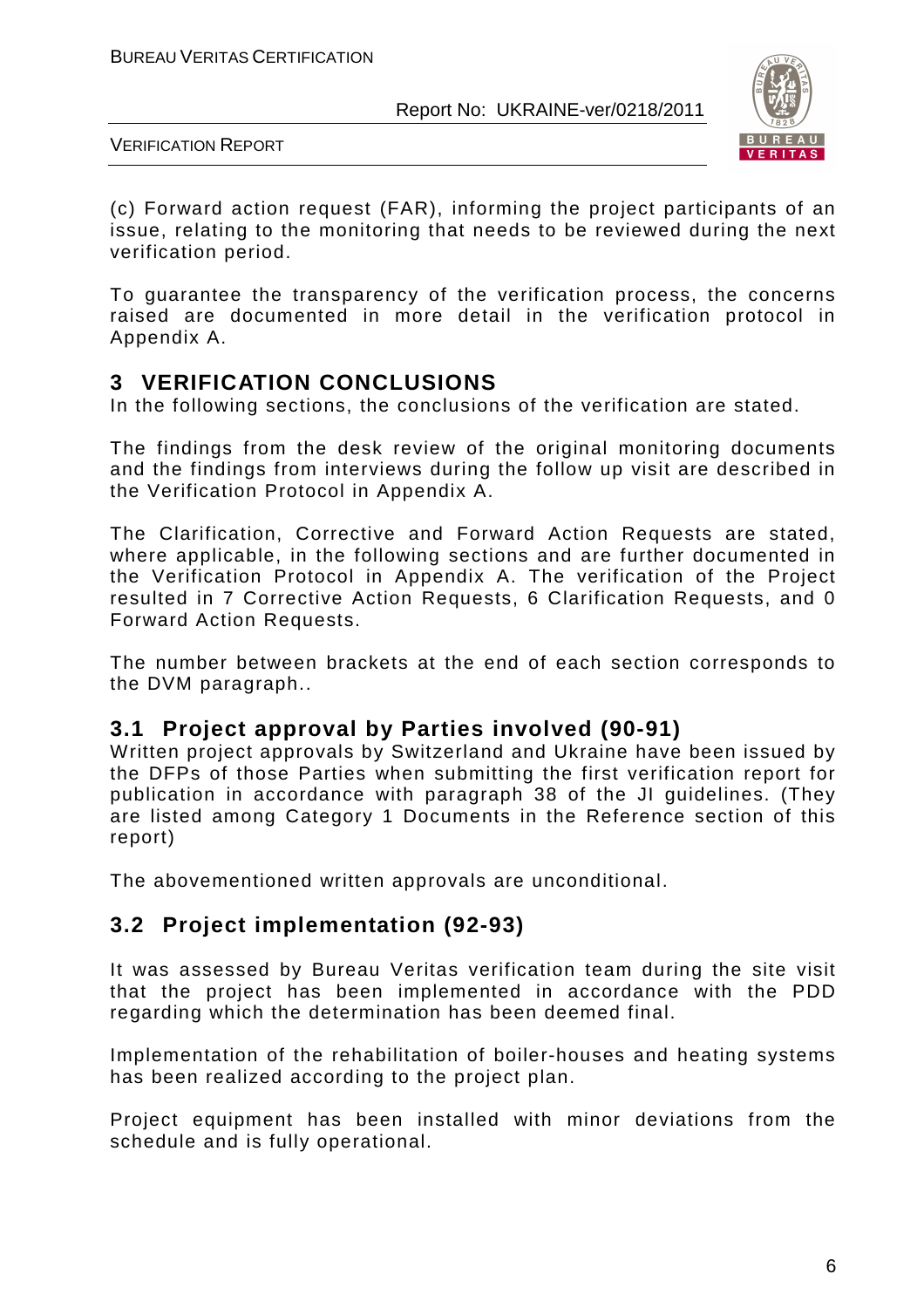

VERIFICATION REPORT

Outstanding issues related to the Project implementation, PP's response and BV Certification's conclusion is described in Appendix A.

#### **3.3 Compliance of the monitoring plan with the monitoring methodology (94-98)**

The monitoring occurred in accordance with the monitoring plan included in the PDD regarding which the determination has been deemed final and is so listed on the UNFCCC JI website.

For calculating the emission reductions key factors, such as:

- high priority of heat supply sector for the national energy saving policy declared by the Ukrainian Government of Ukraine and stated in the State Program of Communal Economics Restructuring and Development for 2004-2010 (Ukrainian Law "On heat supply" No. 2479-VI from 09.07.2010), Ukrainian Law "On energy saving" No. 74/94-VR from 01.07.1994 and Ukrainian Law "About amendments to the Ukrainian Law "On energy saving" No. 1026-V from 16.05.2007. New Law of Ukraine "On heat supply" No. 2633-IV from 02.06.2005 which regulate relations on the heat supply market and stipulates for the implementation of energy saving measures and more efficient technologies.
- high price of the fuel, in particular natural gas which is nearly 95 % of fuel type used in Ukraine for the needs of the municipal heat supply;
- the amount of fuel consumption is calculated for the conditions in which normative parameters of heat and hot water supply are provided. Implementation of continuous monitoring of its quality (measurement of internal temperature in the specific buildings as well as registration of residents' complaints for the poor-quality heat supply) is foreseen. This increases the control for the qualitative heat supply for the consumers and excludes deliberate reduction of heat consumption, and, in such a way, of fuel consumption with the purpose of increasing generation of GHG emissions reduction units;
- lack of monitoring devices for heat and heat-carrier consumption in the municipal boiler-houses presents the main complication for implementation of the JI projects on district heating in Ukraine. In this context, and taking into consideration essential load changes in the boilers, constant fuel consumption measurement taken by the highly accurate measurement equipment, provides for more its more exact measurement

influencing the baseline emissions and the activity level of the project and the emissions or removals as well as risks associated with the project were taken into account, as appropriate.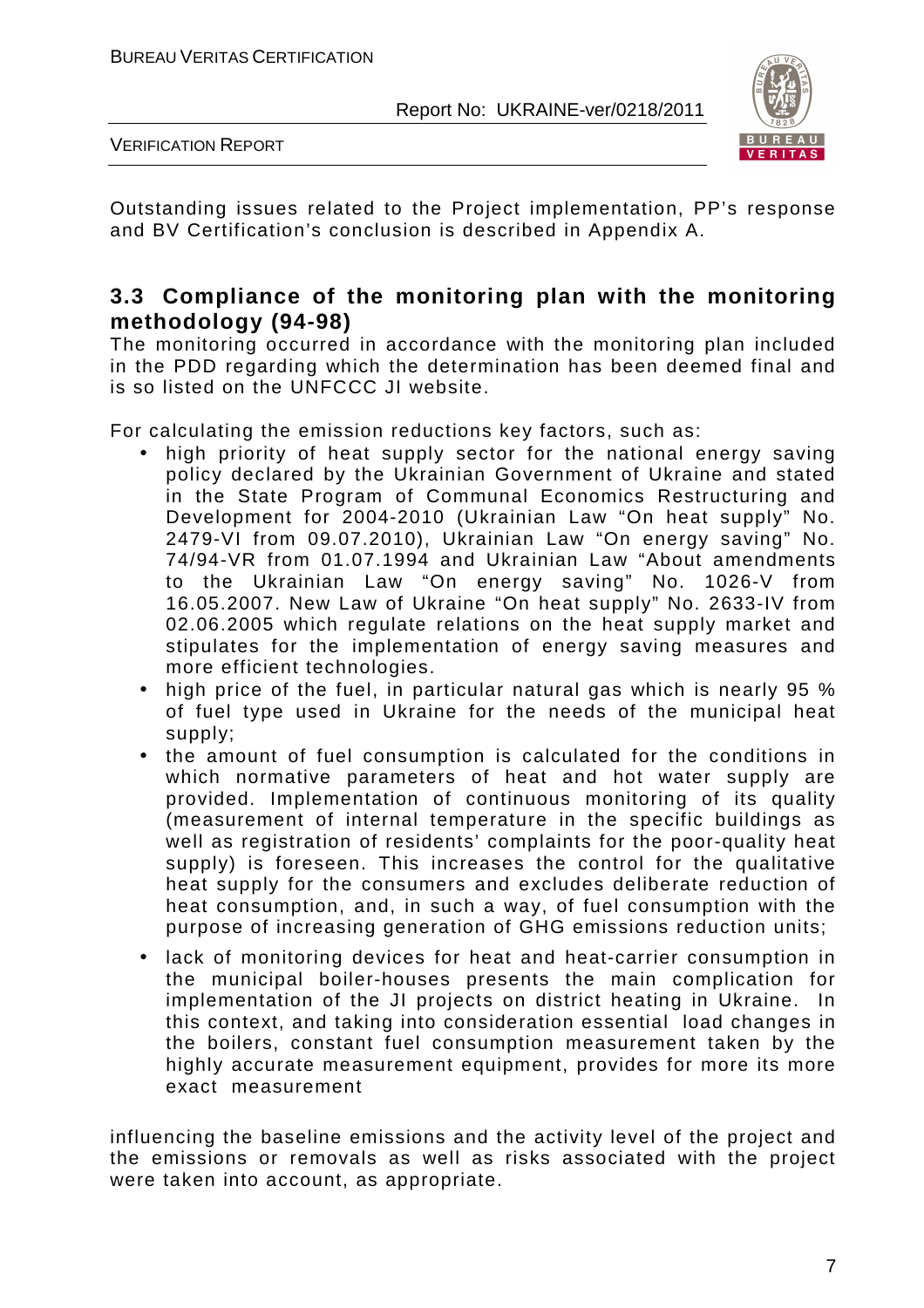VERIFICATION REPORT



Data sources used for calculating emission reductions such as:

- Fuel consumption by boiler-houses (Natural gas)
- Heat value of natural gas
- Average external temperature during heating season
- Average internal temperature during heating season
- Quantity of hot water supply consumers
- Total heating area
- Average heat-transfer factor of the buildings in base year
- Heating area of buildings (existed in base year) with improved heat insulation in reporting year
- Heating area of new buildings connected to the heat supply system Heat-transfer factor of the buildings with new thermal insulation
- Duration of heating period
- Duration of hot water supply period
- Maximal connected load for heating services
- Connected load for hot water supply
- Standard specific discharge of hot water at personal account
- Conversion factor for average load within heating period
- Electric energy consumption by the boiler-houses, wherein frequency regulation are planned
- СО2 emission factor for natural gas

are clearly identified, reliable and transparent.

Emission factors, including default emission factors, are selected by carefully balancing

accuracy and reasonableness, and appropriately justified of the choice.

The calculation of emission reductions is based on conservative assumptions and the most plausible scenarios in a transparent manner.

The relevant threshold to be classified as JI SSC project was not exceeded during the monitoring period under consideration on an annual average basis.

Outstanding issues related to the Compliance of the monitoring plan with the monitoring methodology, PP's response and BV Certification's conclusion is described in Appendix A.

### **3.4 Revision of monitoring plan (99-100)**

Not applicable.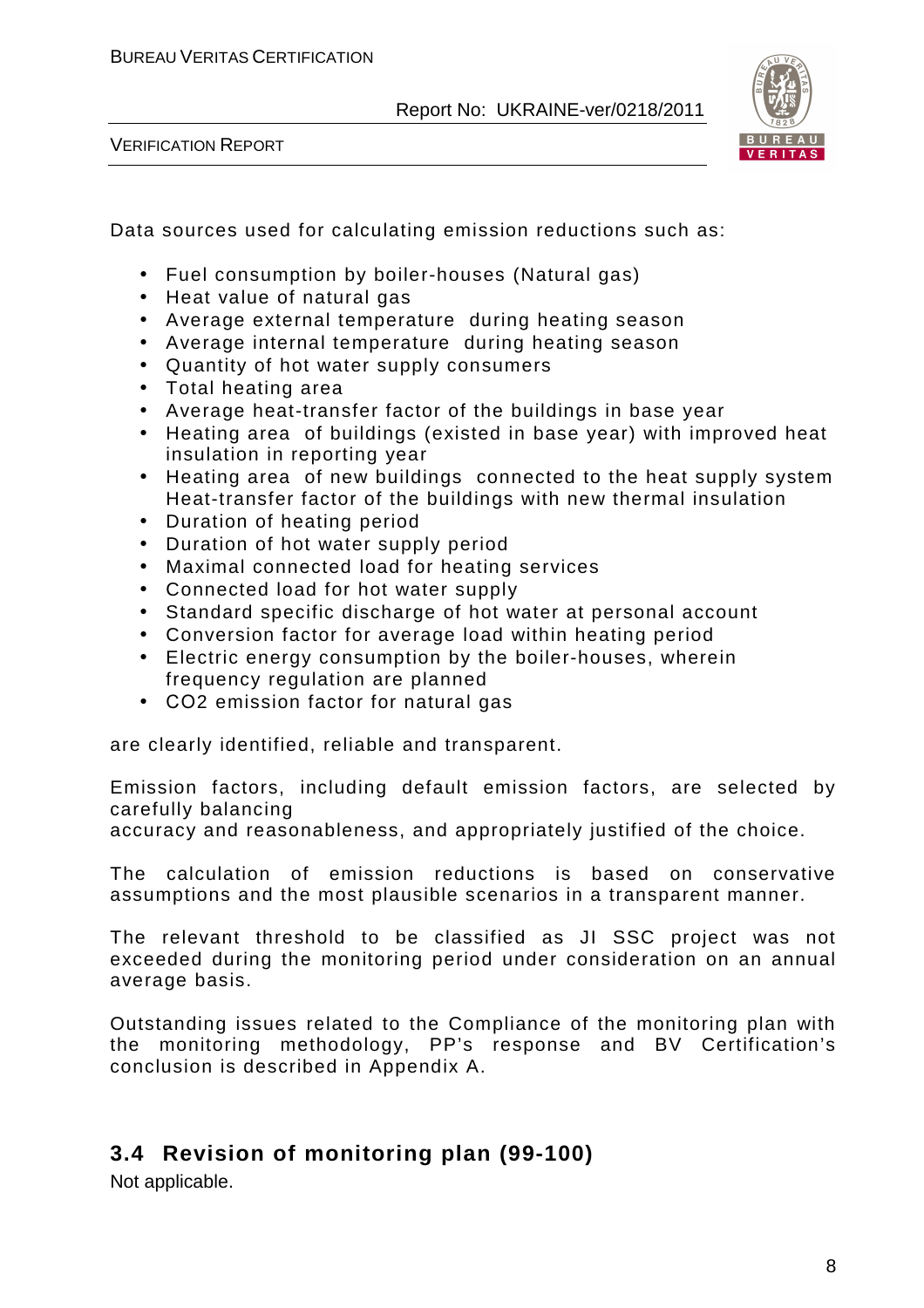

VERIFICATION REPORT

#### **3.5 Data management (101)**

The implementation of data collection procedures is in accordance with the monitoring plan, including the quality control and quality assurance procedures.

The function of the monitoring equipment, including its calibration status, is in order.

Outstanding issues related to the Data management, PP's response and BV Certification's conclusion is described in Appendix.

#### **3.6 Verification regarding programmes of activities (102- 110) "Not applicable"**

#### **4 VERIFICATION OPINION**

Bureau Veritas Certification has performed the periodic verification of the «Rehabilitation of the District Heating System of Zaporizhzhia City" Project in Ukraine. The verification was performed on the basis of UNFCCC criteria and host country criteria and also on the criteria given to provide for consistent project operations, monitoring and reporting.

The verification consisted of the following three phases: i) desk review of the project design and the baseline and monitoring plan; ii) follow-up interviews with project stakeholders; iii) resolution of outstanding issues and the issuance of the final verification report and opinion.

The management of OJSC "Oblteplokomunenergo" is responsible for the preparation of the GHG emissions data and the reported GHG emissions reductions of the project on the basis set out within the project Monitoring and Verification Plan indicated in the final PDD version 03 dated 10/12/2010. The development and maintenance of records and reporting procedures in accordance with that plan, including the calculation and determination of GHG emission reductions from the project, is the responsibility of the management of the project.

Bureau Veritas Certification verified the Project Monitoring Report version 03 dated 06/05/2011 for the reporting period as indicated below. Bureau Veritas Certification confirms that the project is implemented as planned and described in approved project design. Installed equipment being essential for generating emission reduction runs reliably and is calibrated appropriately. The monitoring system is in place and the project is generating GHG emission reductions.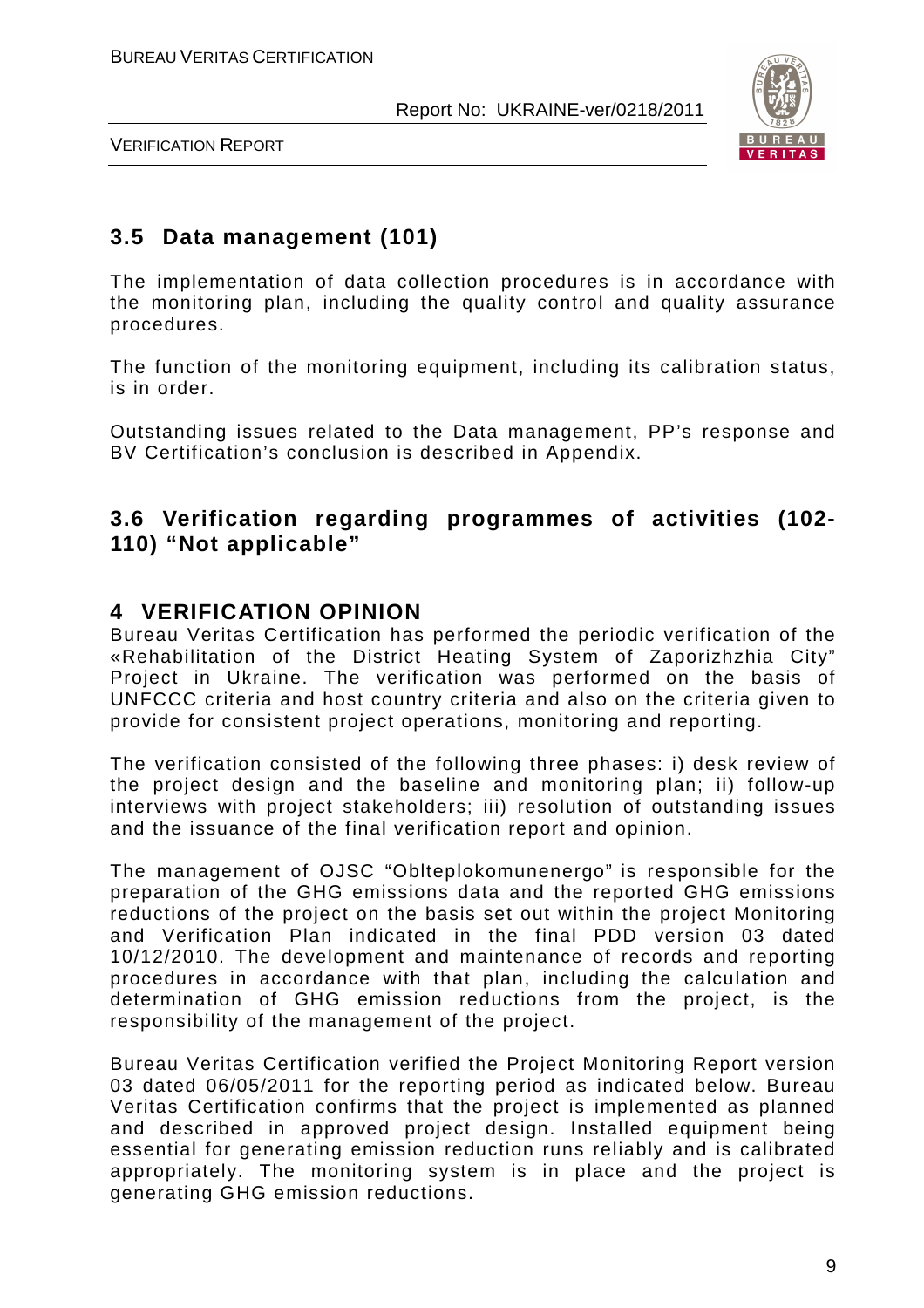

VERIFICATION REPORT

Bureau Veritas Certification can confirm that the GHG emission reduction is calculated without material misstatements. Our opinion relates to the project's GHG emissions and resulting GHG emissions reductions reported and related to the approved project baseline and monitoring, and its associated documents. Based on the information we have seen and evaluated, we confirm the following statement:

| Reporting period: From 01/01/2009 to 31/12/2009 |         |                                |
|-------------------------------------------------|---------|--------------------------------|
| Baseline emissions                              | :895849 | t CO2 equivalents.             |
| Project emissions                               | :738556 | t CO <sub>2</sub> equivalents. |
| <b>Emission Reductions</b>                      | :157293 | t CO2 equivalents.             |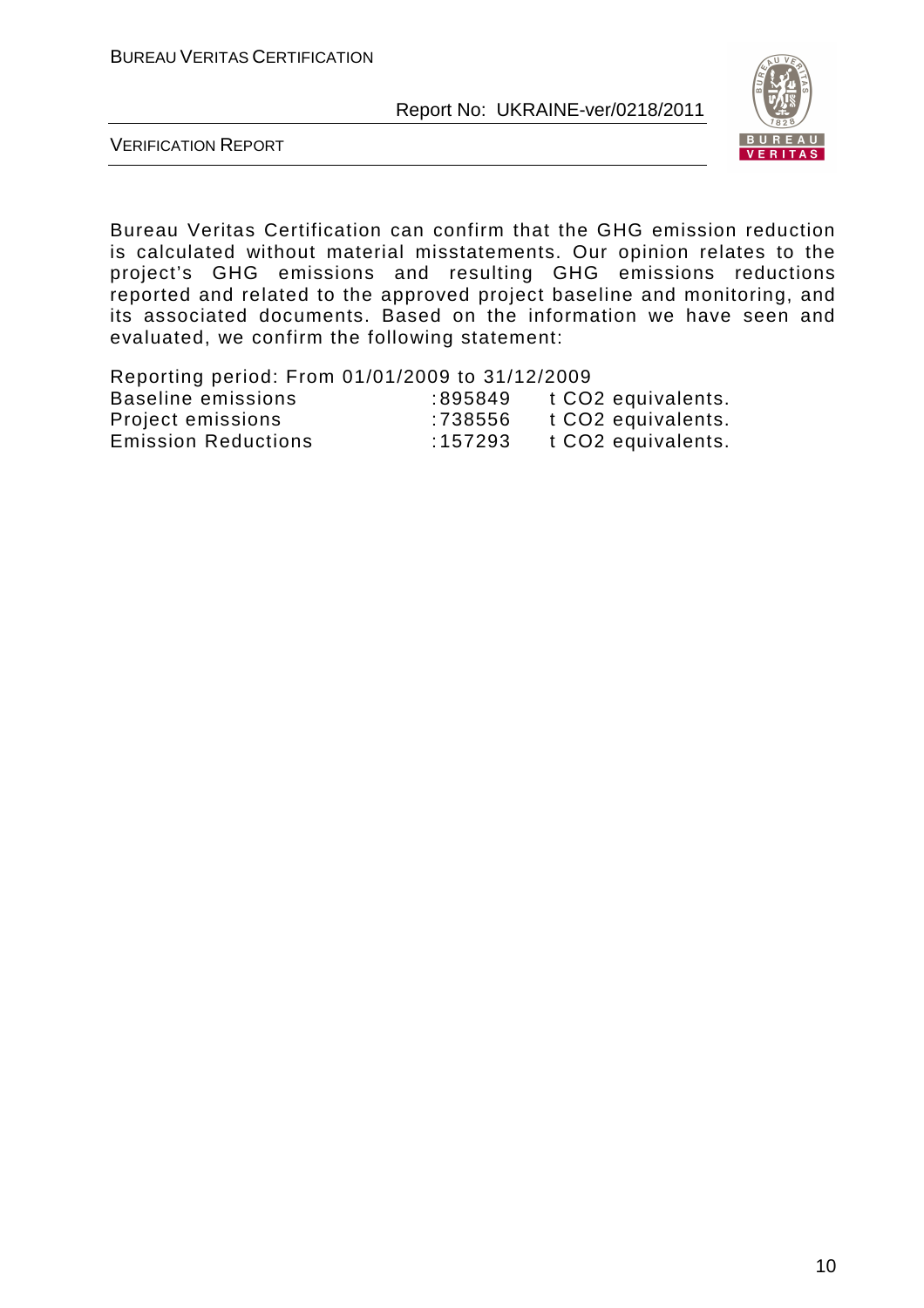

#### **5 REFERENCES**

#### **Category 1 Documents:**

Documents provided by Type the name of the company that relate directly to the GHG components of the project.

- /1/ PDD «Rehabilitation of the District Heating System of Zaporizhzhia City" version 03 dated 29/12/2010
- /2/ Monitoring report «Rehabilitation of the District Heating System of Zaporizhzhia City" version 01 dated 10/03/2011
- /3/ Monitoring report «Rehabilitation of the District Heating System of Zaporizhzhia City" version 02 dated 30/03/2011
- /4/ Monitoring report «Rehabilitation of the District Heating System of Zaporizhzhia City" version 03 dated 30/03/2011
- /5/ Determination Report UKRAINE-det/0185/2010 dated 20/12/2010.
- /6/ Excel spread sheet: "MR3\_Zpr\_2009\_v.03.xls"
- /7/ Letter of Approval #568/23/7 dated 16/03/2011 issued by National Environmental Investment Agency of Ukraine, acting as the Ukrainian Designated Focal Point
- /8/ Letter of Approval #J294-0485 dated 24/01/2011 issued by the Federal Office for the Environment, acting as the Swiss Designated Focal Point

#### **Category 2 Documents:**

Background documents related to the design and/or methodologies employed in the design or other reference documents.

- /1/ Contract # 553, Kyiv, from 11.04.2005, Institute of industrial ecology, Execution of works on revision, manufacturing, starting up and adjusting and putting into operation two heatutilized gas-purifying installations to boilers
- /2/ Zaporizhzhya, Zaporizhzhyan heat engineers have to refuse from gas purchase
- /3/ Environment of habitation, Zaporizhzhya, battle for the heat
- /4/ Ukrainian academy of architecture, Energy Saving in buildings, # 5-2009 (#48), Kyiv, october 2009
- /5/ Center of Energy Saving of Ukraine is transferred to Zaporszhzhya
- /6/ Concern "Mis'ki teplovi merezhi", Zaporizhzhya, Head Layterman Igor Abramovych, Diploma for successful work on raising economic efficiency…
- /7/ Gas volume corrector, Manufactured in Ukraine, 1ExibIIAT4XIP66
- /8/ Converter РАДМІР
- /9/ Statement of working commision on acceptance of complited construction equipment, Zaporizhzhya, 30.12.2009
- /10/ Statement of working commision on acceptance of complited construction buildings, facilities, Zaporizhzhya, 31.12.2008
- /11/ Statement of working commision on acceptance of complited construction building, facility, Zaporizhzhya, 24.12.2008
- /12/ Statement of working commision on acceptance of complited construction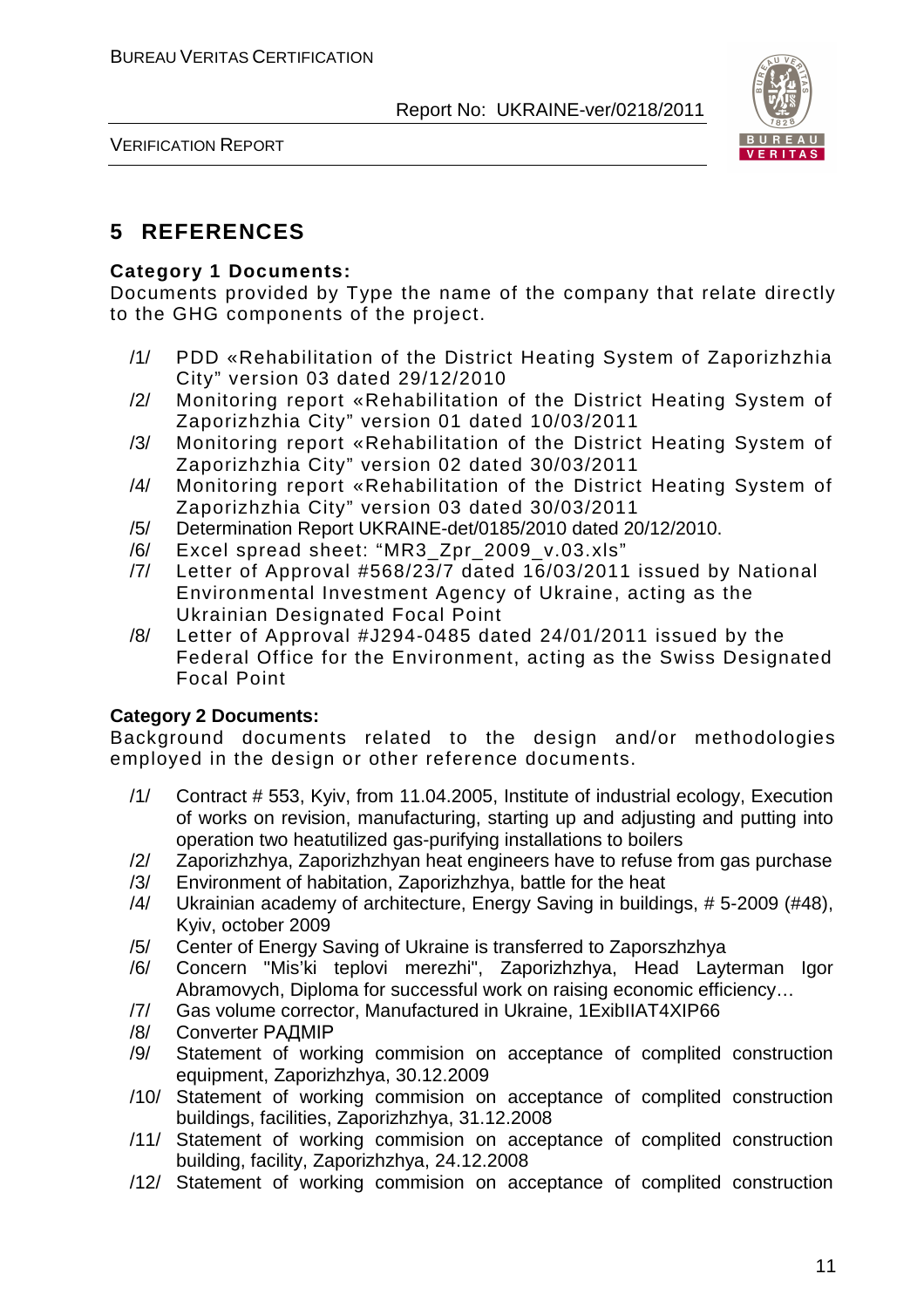

VERIFICATION REPORT

building, facility, Zaporizhzhya, 24.12.2008

- /13/ Statement of working commision on acceptance of complited construction buildings, facilities, Zaporizhzhya,10.12.2008, Concern «Mis'ki teplovi merezhi»
- /14/ Statement of working commision on acceptance of complited construction equipment, Zaporizhzhya, 29.12.2009, Concern «Mis'ki teplovi merezhi»
- /15/ Statement of working commision on acceptance of complited construction equipment, Zaporizhzhya, 29.10.2009, Concern «Mis'ki teplovi merezhi»
- /16/ Form 2, Statement of working commision on readiness of complited constructed object for presentation to State Admission committee, Zaporizhzhya, 18.12.2008, Concern «Mis'ki teplovi merezhi»
- /17/ Statement of State Admission committee on acceptance of complited construction object, Zaporizhzhya, 2009
- /18/ Statement of State Admission committee on acceptance of complited construction object, Zaporizhzhya, 2009, Registered 11.07.2009, # 125
- /19/ Head of Zaporizhzhya, Direction # 79p, 09.02.2009, Zaporizhzhya, On approval of statement of State Admission Committee on object operation admission "Systems of heat supply Ordzhonikidze, Zhovtnevyi regions, Zaporizhzhya reconstructio of heat network in Gagarina, Yatsenko, Geroiv Stalingradu str."
- /20/ Statement on ecological consequenses
- /21/ Statement on intentions
- /22/ Form 2, Statement of working commision on readiness of complited constructed object for presentation to State Admission committee, Zaporizhzhya, 02.07.2008, Concern «Mis'ki teplovi merezhi»
- /23/ Scheme of heating main, that is on the account of consumer
- /24/ National Agency of ukraine on assurance of effective usage of energy resourses. Conclusion of effective recognition of the project regarding the introduction of advanced energy technologies to produce alternative fuel sources,# 23 from 28.08.2009
- /25/ Annex to Conclusion # 23, # 745-01/14/3-0 from 31.08.2009
- /26/ Concern «Mis'ki teplovi merezhi», Average temperature of external air during heating period

#### **Persons interviewed:**

List persons interviewed during the verification or persons that contributed with other information that are not included in the documents listed above.

- /1/ Igor Laiterman Deputy Director General for Development of heating systems and energy saving of Concern "Mis'ki teplovi merezhi"
- $/2$  Ludmyla Roganchuk Head of Production Department of Concern "Mis'ki teplovi merezhi"
- /3/ Natalia Konareva Head of the Technical Department of Concern "Mis'ki teplovi merezhi"
- $/4/$  Natalia Kara Head of the Sales Department of Concern "Mis'ki teplovi merezhi"
- $/5/$  Nonna Pawluk Institute of Engineering Ecology representative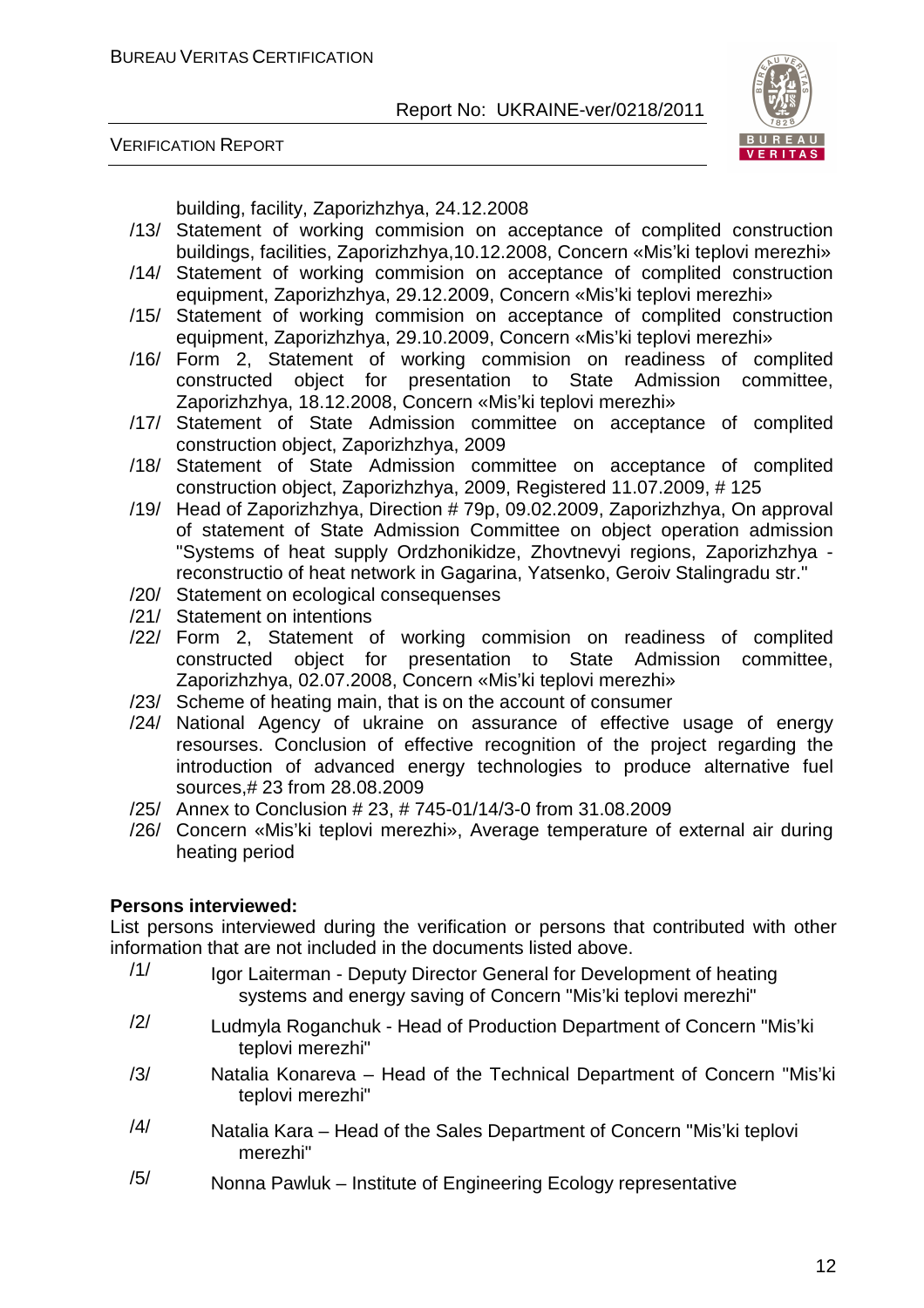

#### VERIFICATION REPORT

#### **BUREAU VERITAS CERTIFICATION HOLDING SAS**

#### **VERIFICATION PROTOCOL**

#### **Check list for verification, according to the JOINT IMPLEMENTATION DETERMINATION AND VERIFICATION MANUAL (Version 01)**

| <b>DVM</b>                    | <b>Check Item</b>                                                                                                                                                                                                                                                              | <b>Initial finding</b>                                                                                                                                                               | <b>Draft</b>      | <b>Final</b>      |
|-------------------------------|--------------------------------------------------------------------------------------------------------------------------------------------------------------------------------------------------------------------------------------------------------------------------------|--------------------------------------------------------------------------------------------------------------------------------------------------------------------------------------|-------------------|-------------------|
| Paragraph                     |                                                                                                                                                                                                                                                                                |                                                                                                                                                                                      | <b>Conclusion</b> | <b>Conclusion</b> |
|                               | <b>Project approvals by Parties involved</b>                                                                                                                                                                                                                                   |                                                                                                                                                                                      |                   |                   |
| 90                            | Has the DFPs of at least one Party involved,<br>other than the host Party, issued a written<br>project approval when submitting the first<br>verification report to the secretariat for<br>publication in accordance with paragraph 38 of<br>the JI guidelines, at the latest? | CAR1: The information concerning project approval is<br>missing in the MR. Please, add the appropriate information<br>to the document and provide Letters of Approval to AIE.        | CAR1              | OK                |
| 91                            | Are all the written project approvals by Parties<br>involved unconditional?                                                                                                                                                                                                    | See CAR1 above.                                                                                                                                                                      | OK                | <b>OK</b>         |
| <b>Project implementation</b> |                                                                                                                                                                                                                                                                                |                                                                                                                                                                                      |                   |                   |
| 92                            | Has the project been implemented<br>in<br>accordance with the PDD regarding which the<br>determination has been deemed final and is so<br>listed on the UNFCCC JI website?                                                                                                     | CL1: Amounts of emission reductions provided in PDD and<br>MR are different. Please clarify.                                                                                         | CL <sub>1</sub>   | OK                |
| 93                            | What is the status of operation of the project<br>during the monitoring period?                                                                                                                                                                                                | Project equipment has been installed with minor deviations<br>from the schedule and is fully operational.<br>It has been seen on site and can be proved by the<br>verification team. | OK                | OK                |
|                               | <b>Compliance with monitoring plan</b>                                                                                                                                                                                                                                         |                                                                                                                                                                                      |                   |                   |
| 94                            | Did the monitoring occur in accordance with the<br>monitoring plan included in the PDD regarding<br>which the determination has been deemed final<br>and is so listed on the UNFCCC JI website?                                                                                | Yes, the monitoring occurs in accordance with the monitoring<br>plan included in the PDD.                                                                                            | OK                | <b>OK</b>         |
| 95(a)                         | For calculating the emission reductions or                                                                                                                                                                                                                                     | Yes, all relevant were key factors were taken into account,                                                                                                                          | OK                | 0K                |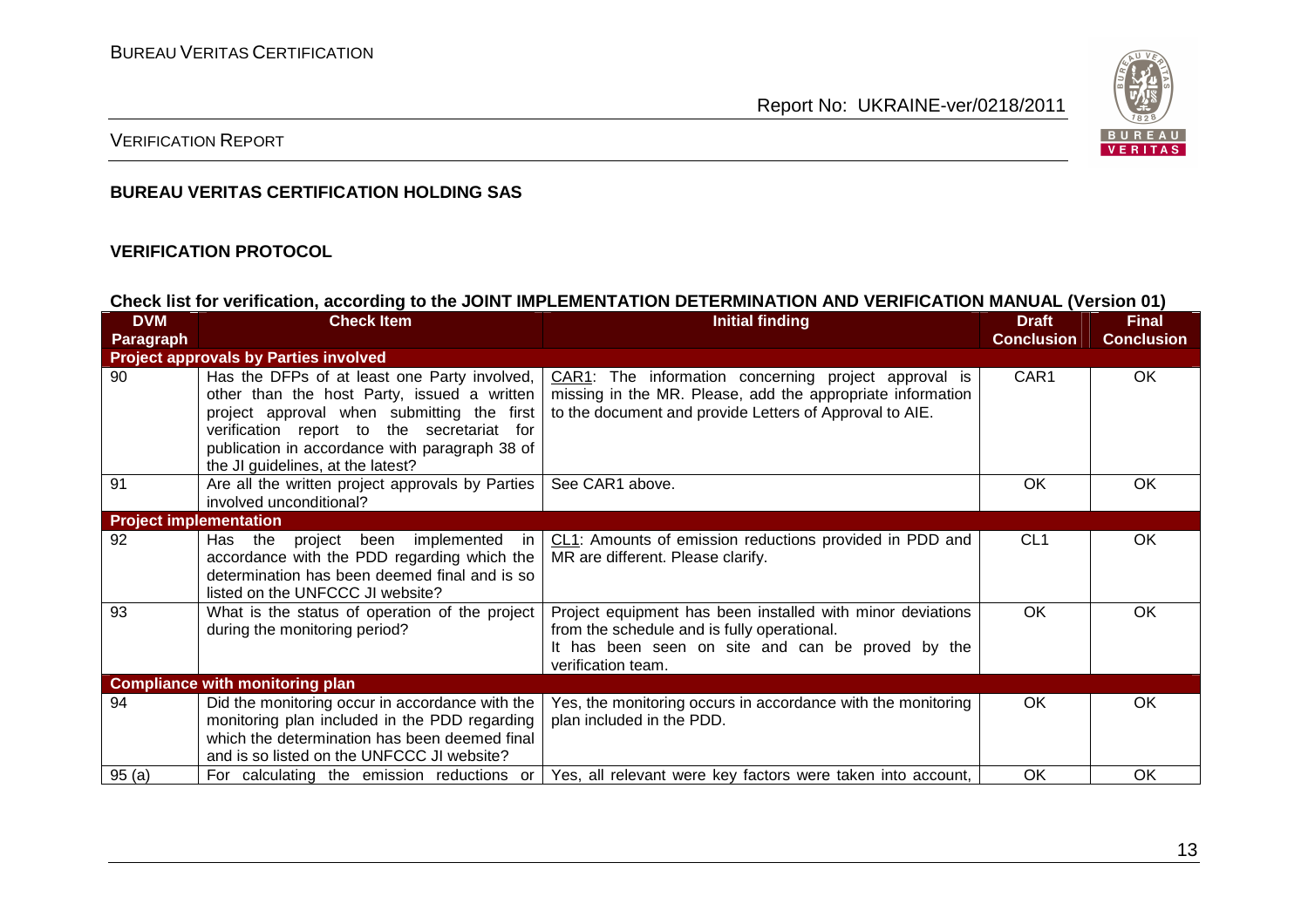

| <b>DVM</b>       | <b>Check Item</b>                                                                                                                                                                                                                                                      | <b>Initial finding</b>                                                                                                                                                                                                                                                                                                         | <b>Draft</b>      | <b>Final</b>      |
|------------------|------------------------------------------------------------------------------------------------------------------------------------------------------------------------------------------------------------------------------------------------------------------------|--------------------------------------------------------------------------------------------------------------------------------------------------------------------------------------------------------------------------------------------------------------------------------------------------------------------------------|-------------------|-------------------|
| <b>Paragraph</b> |                                                                                                                                                                                                                                                                        |                                                                                                                                                                                                                                                                                                                                | <b>Conclusion</b> | <b>Conclusion</b> |
|                  | enhancements of net removals, were key<br>factors, influencing the baseline emissions or<br>net removals and the activity level of the project<br>and the emissions or removals as well as risks<br>associated with the project taken into account,<br>as appropriate? | as appropriate.                                                                                                                                                                                                                                                                                                                |                   |                   |
| 95(b)            | Are data sources used for calculating emission<br>reductions or enhancements of net removals<br>clearly identified, reliable and transparent?                                                                                                                          | CL2: Please, explain what 22 in the formula for calculation of<br>conversion factor for the average load within the heating<br>period. Please justify this number.                                                                                                                                                             | CL <sub>2</sub>   | OK                |
|                  |                                                                                                                                                                                                                                                                        | CL3: Please clarify why some of the numbers in excel<br>spread sheets marked in red.                                                                                                                                                                                                                                           | CL <sub>3</sub>   | OK                |
|                  |                                                                                                                                                                                                                                                                        | CL4: Please clarify why emission reduction for some of the<br>boiler-houses is negative.                                                                                                                                                                                                                                       | CL <sub>4</sub>   | OK                |
|                  |                                                                                                                                                                                                                                                                        | CL5: Please, provide documented instruction which indicates<br>that the data monitored and required for verification are to be<br>kept for two years after the crediting period as per JI<br>determination and verification manual, v.01.                                                                                      | CL <sub>5</sub>   | OK                |
|                  |                                                                                                                                                                                                                                                                        | CL6: Please, provide start and end dates of heating period<br>for each year of monitoring period, and for each boiler-house<br>in case if those dates are different for some boiler-houses.                                                                                                                                    | CL <sub>6</sub>   | OK                |
|                  |                                                                                                                                                                                                                                                                        | CAR2: JI MONITORING REPORT FORM not existing.<br>Please exclude this inscription from MR.                                                                                                                                                                                                                                      | CAR <sub>2</sub>  | OK                |
|                  |                                                                                                                                                                                                                                                                        | CAR3: Please clarify why in calculations used heating period<br>duration 4032 hours for all years of monitoring period and all<br>boiler-houses. Usage of default heating period duration is not<br>correct because in line with monitoring plan this parameter<br>must be determine per year for every year and every boiler- | CAR3              | OK                |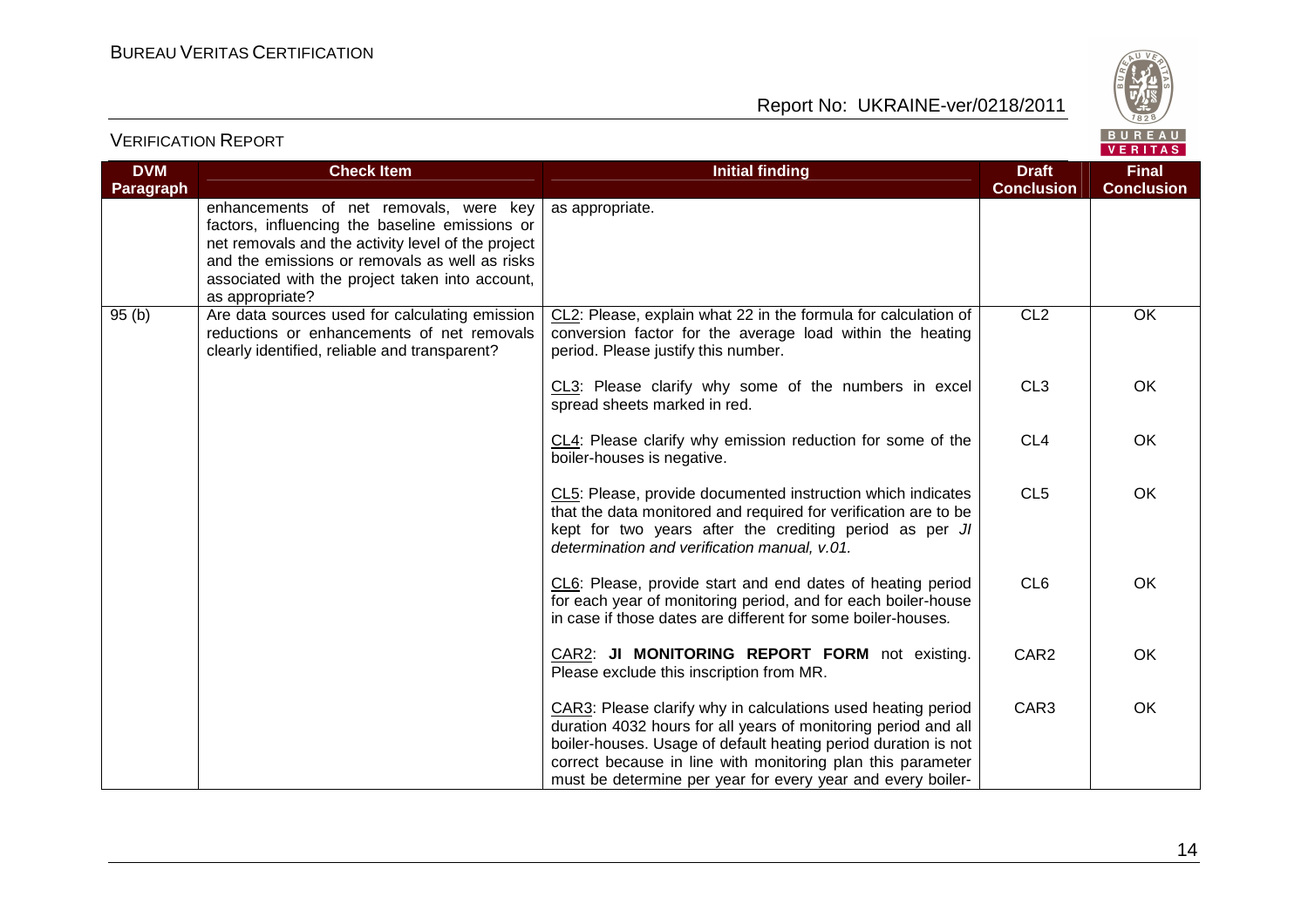

| <b>DVM</b><br>Paragraph | <b>Check Item</b>                                                                                                                                                                                                                                                                         | <b>Initial finding</b>                                                                                                                                                                                                                                                               | <b>Draft</b><br><b>Conclusion</b> | <b>Final</b><br><b>Conclusion</b> |
|-------------------------|-------------------------------------------------------------------------------------------------------------------------------------------------------------------------------------------------------------------------------------------------------------------------------------------|--------------------------------------------------------------------------------------------------------------------------------------------------------------------------------------------------------------------------------------------------------------------------------------|-----------------------------------|-----------------------------------|
|                         |                                                                                                                                                                                                                                                                                           | house based on Concern "MTM" measures and statistic<br>information.                                                                                                                                                                                                                  |                                   |                                   |
|                         |                                                                                                                                                                                                                                                                                           | CAR4: Please add to MR references on file where provided<br>Annex 2, Annex 3, Annex 4 and Annex 5.                                                                                                                                                                                   | CAR4                              | <b>OK</b>                         |
|                         |                                                                                                                                                                                                                                                                                           | CAR5: Please specify numbers of Figures in MR.                                                                                                                                                                                                                                       | CAR <sub>5</sub>                  | <b>OK</b>                         |
|                         |                                                                                                                                                                                                                                                                                           | CAR6: Some of the word in MR provided in Ukrainian.<br>Please correct.                                                                                                                                                                                                               | CAR6                              | OK                                |
|                         |                                                                                                                                                                                                                                                                                           | CAR7: Please clarify why in calculations same Recalculating<br>factor for average load during heating period was used for all<br>years of monitoring period. In line with monitoring plan this<br>parameter must be determine once per year based on<br>statistic data of this year. | CAR7                              | OK                                |
| 95(c)                   | Are emission factors, including default emission<br>factors, if used for calculating the emission<br>reductions or enhancements of net removals,<br>selected by carefully balancing accuracy and<br>reasonableness, and appropriately justified of<br>the choice?                         | Yes, emission factors selected by carefully balancing<br>accuracy and reasonableness, and appropriately justified of<br>the choice.                                                                                                                                                  | <b>OK</b>                         | OK                                |
| 95(d)                   | Is the calculation of emission reductions or<br>enhancements of net removals based on<br>conservative assumptions and the most<br>plausible scenarios in a transparent manner?                                                                                                            | Yes, the calculation of emission reductions based on<br>conservative assumptions and the most plausible scenarios<br>in a transparent manner.                                                                                                                                        | $\overline{OK}$                   | OK                                |
|                         | Applicable to JI SSC projects only                                                                                                                                                                                                                                                        |                                                                                                                                                                                                                                                                                      |                                   |                                   |
| 96                      | Is the relevant threshold to be classified as JI<br>SSC project not exceeded during the<br>monitoring period on an annual average basis?<br>If the threshold is exceeded, is the maximum<br>emission reduction level estimated in the PDD<br>for the JI SSC project or the bundle for the | N/A                                                                                                                                                                                                                                                                                  | OK                                | OK                                |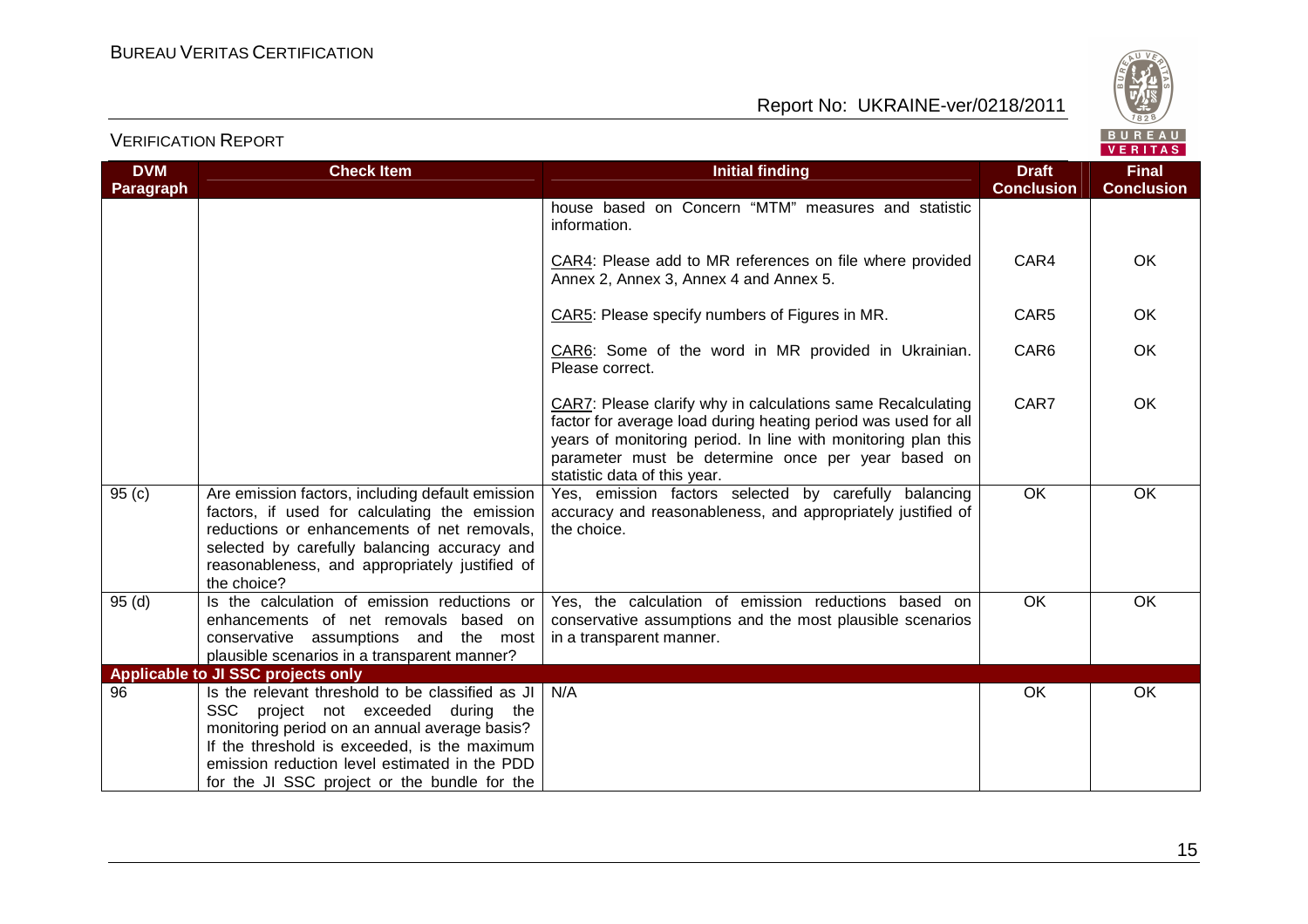

| <b>DVM</b>      | <b>Check Item</b>                                                                                                                                                                                                                                                                                                                          | <b>Initial finding</b> | <b>Draft</b><br><b>Conclusion</b> | <b>Final</b><br><b>Conclusion</b> |
|-----------------|--------------------------------------------------------------------------------------------------------------------------------------------------------------------------------------------------------------------------------------------------------------------------------------------------------------------------------------------|------------------------|-----------------------------------|-----------------------------------|
| Paragraph       | monitoring period determined?                                                                                                                                                                                                                                                                                                              |                        |                                   |                                   |
|                 | Applicable to bundled JI SSC projects only                                                                                                                                                                                                                                                                                                 |                        |                                   |                                   |
| 97(a)           | Has the composition of the bundle not changed<br>from that is stated in F-JI-SSCBUNDLE?                                                                                                                                                                                                                                                    | N/A                    | N/A                               | N/A                               |
| 97(b)           | If the determination was conducted on the<br>basis of an overall monitoring plan, have the<br>project participants submitted a common<br>monitoring report?                                                                                                                                                                                | N/A                    | N/A                               | N/A                               |
| 98              | If the monitoring is based on a monitoring plan<br>that provides for overlapping monitoring<br>periods, are the monitoring periods per<br>component of the project clearly specified in<br>the monitoring report?<br>Do the monitoring periods not overlap with<br>those for which verifications were already<br>deemed final in the past? | N/A                    | N/A                               | N/A                               |
|                 | <b>Revision of monitoring plan</b>                                                                                                                                                                                                                                                                                                         |                        |                                   |                                   |
|                 | Applicable only if monitoring plan is revised by project participant                                                                                                                                                                                                                                                                       |                        |                                   |                                   |
| 99(a)           | Did the project participants provide an N/A<br>appropriate justification for the proposed<br>revision?                                                                                                                                                                                                                                     |                        | N/A                               | N/A                               |
| 99(b)           | Does the proposed revision improve the<br>accuracy and/or applicability of information<br>collected compared to the original monitoring<br>plan without changing conformity with the<br>relevant rules and regulations<br>for the<br>establishment of monitoring plans?                                                                    | N/A                    | N/A                               | N/A                               |
| Data management |                                                                                                                                                                                                                                                                                                                                            |                        |                                   |                                   |
| 101(a)          | Is the implementation of data collection<br>procedures in accordance with the monitoring<br>plan, including the quality control and quality<br>assurance procedures?                                                                                                                                                                       | N/A                    | N/A                               | N/A                               |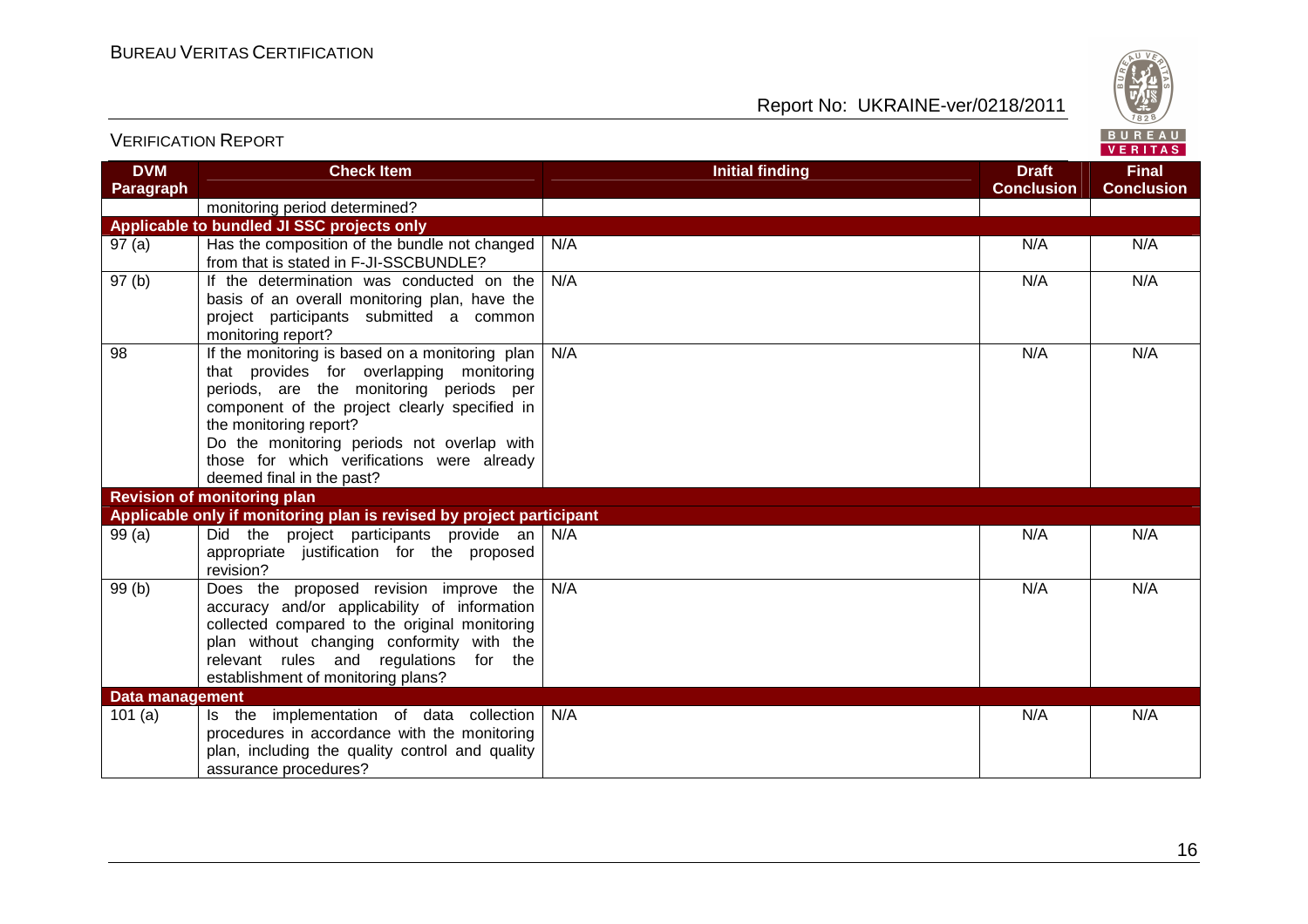

| <b>DVM</b>       | <b>Check Item</b>                                                                                                                                                                                                                                                                                                                                                                                                                                | <b>Initial finding</b> | <b>Draft</b>      | <b>Final</b>      |
|------------------|--------------------------------------------------------------------------------------------------------------------------------------------------------------------------------------------------------------------------------------------------------------------------------------------------------------------------------------------------------------------------------------------------------------------------------------------------|------------------------|-------------------|-------------------|
| <b>Paragraph</b> |                                                                                                                                                                                                                                                                                                                                                                                                                                                  |                        | <b>Conclusion</b> | <b>Conclusion</b> |
| 101(b)           | Is the function of the monitoring equipment,<br>including its calibration status, is in order?                                                                                                                                                                                                                                                                                                                                                   | N/A                    | N/A               | N/A               |
| 101(c)           | Are the evidence and records used for the<br>monitoring maintained in a traceable manner?                                                                                                                                                                                                                                                                                                                                                        | N/A                    | N/A               | N/A               |
| 101(d)           | Is the data collection and management system<br>for the project in accordance with the<br>monitoring plan?                                                                                                                                                                                                                                                                                                                                       | N/A                    | N/A               | N/A               |
|                  | Verification regarding programs of activities (additional elements for assessment)                                                                                                                                                                                                                                                                                                                                                               |                        |                   |                   |
| 102              | Is any JPA that has not been added to the JI<br>PoA not verified?                                                                                                                                                                                                                                                                                                                                                                                | N/A                    | N/A               | N/A               |
| 103              | Is the verification based on the monitoring<br>reports of all JPAs to be verified?                                                                                                                                                                                                                                                                                                                                                               | N/A                    | N/A               | N/A               |
| 103              | Does the verification ensure the accuracy and<br>conservativeness of the emission reductions or<br>enhancements of removals generated by each<br>JPA?                                                                                                                                                                                                                                                                                            | N/A                    | N/A               | N/A               |
| 104              | Does the monitoring period not overlap with<br>previous monitoring periods?                                                                                                                                                                                                                                                                                                                                                                      | N/A                    | N/A               | N/A               |
| 105              | If the AIE learns of an erroneously included<br>JPA, has the AIE informed the JISC of its<br>findings in writing?                                                                                                                                                                                                                                                                                                                                | N/A                    | N/A               | N/A               |
|                  | Applicable to sample-based approach only                                                                                                                                                                                                                                                                                                                                                                                                         |                        |                   |                   |
| 106              | Does the sampling plan prepared by the AIE:<br>(a) Describe its sample selection, taking into<br>account that:<br>(i) For each verification that uses a sample-<br>based approach, the sample selection shall<br>be sufficiently representative of the JPAs in<br>the JI PoA such extrapolation to all JPAs<br>identified for that verification is reasonable,<br>taking into account differences among the<br>characteristics of JPAs, such as: | N/A                    | N/A               | N/A               |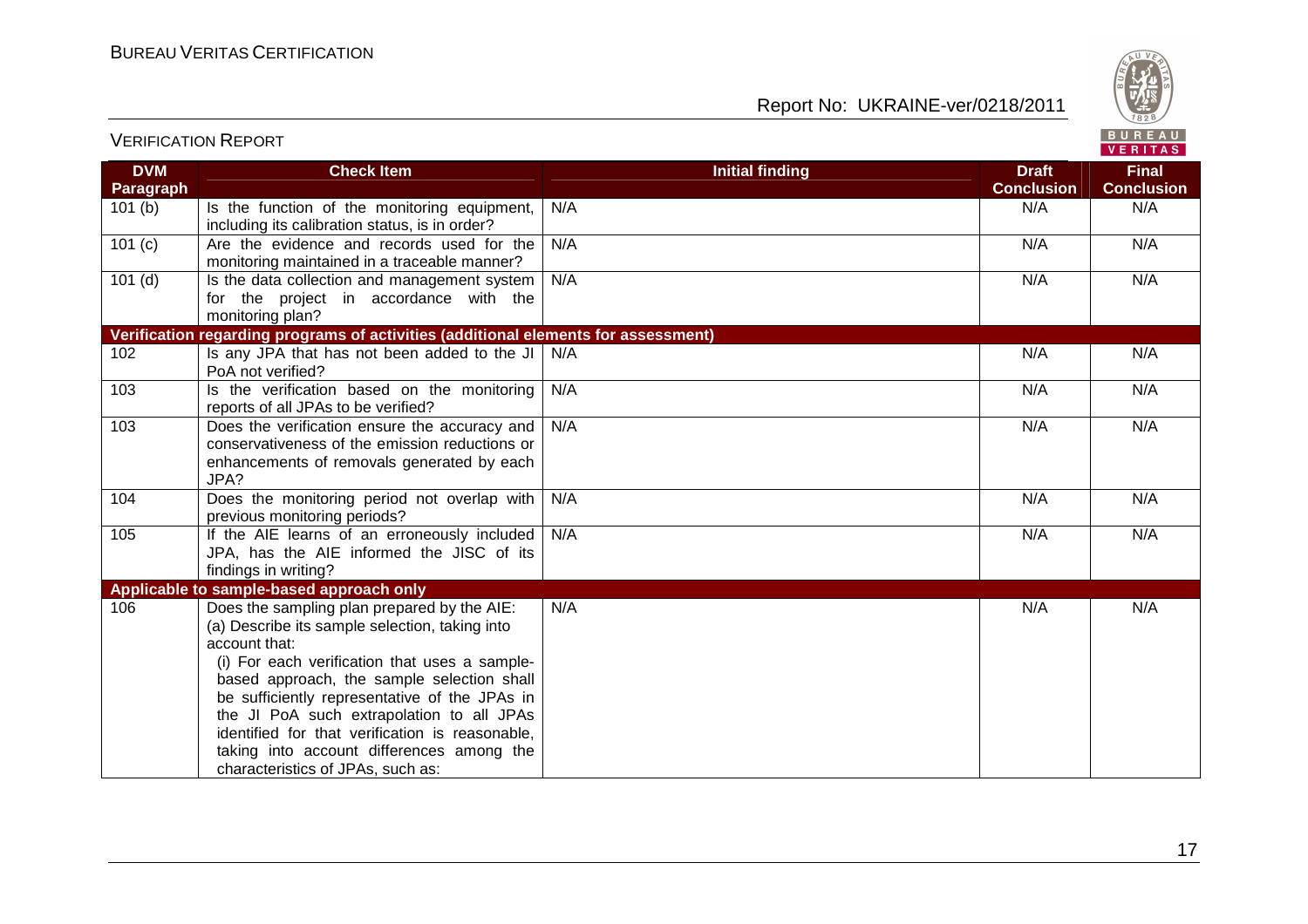Report No: UKRAINE-ver/0218/2011



**VERITAS** 

#### **DVM Paragraph Check Item Draft Check Item Initial finding Check Item Draft ConclusionFinal Conclusion** − The types of JPAs; − The complexity of the applicable technologies and/or measures used; − The geographical location of each JPA; − The amounts of expected emission reductions of the JPAs being verified; − The number of JPAs for which emission reductions are being verified; − The length of monitoring periods of the JPAs being verified; and − The samples selected for prior verifications, if any? 107 | Is the sampling plan ready for publication through the secretariat along with the verification report and supporting documentation? 108 | Has the AIE made site inspections of at least N/A N/A N/A the square root of the number of total JPAs, rounded to the upper whole number? If the AIE makes no site inspections or fewer site inspections than the square root of the number of total JPAs, rounded to the upper whole number, then does the AIE provide a reasonable explanation and justification? 109 | Is the sampling plan available for submission to N/A N/A N/A the secretariat for the JISC.s ex ante assessment? (Optional) 110 | If the AIE learns of a fraudulently included JPA, N/A N/A N/A a fraudulently monitored JPA or an inflated number of emission reductions claimed in a JI PoA, has the AIE informed the JISC of the fraud in writing? N/A N/A N/A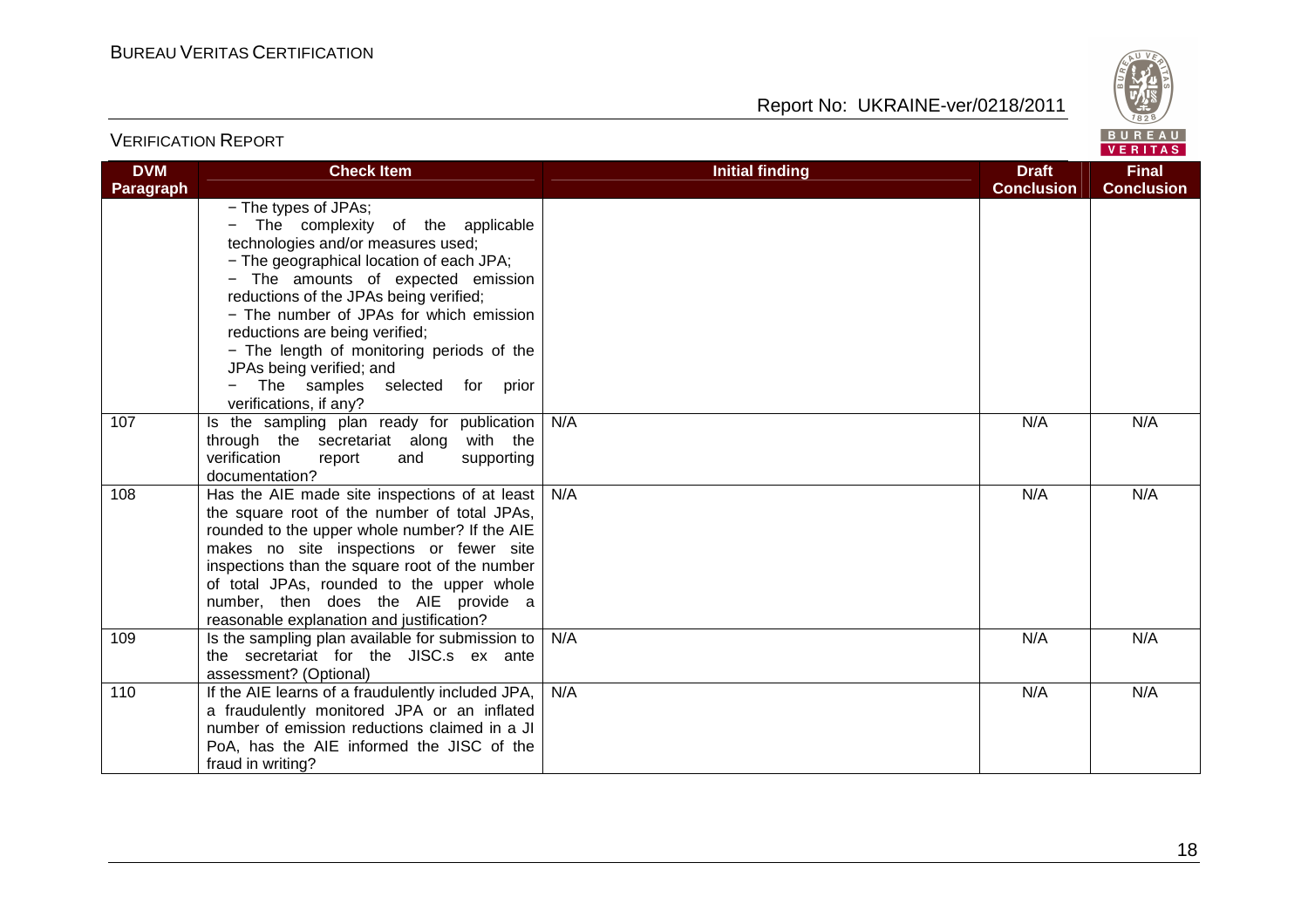

#### VERIFICATION REPORT

#### **Table 2 Resolution of Corrective Action and Clarification Requests**

| Draft report clarifications and<br>corrective<br>action requests by validation team                                                                                                                                                                                                                                                                                                                  | Ref. to<br>checklist<br>question<br>in table 1 | <b>Summary</b><br>participant<br>project<br><b>of</b><br>response                                                                                                                                                                                                                                                                                                                                                                                        | Verification team conclusion                                                                                  |
|------------------------------------------------------------------------------------------------------------------------------------------------------------------------------------------------------------------------------------------------------------------------------------------------------------------------------------------------------------------------------------------------------|------------------------------------------------|----------------------------------------------------------------------------------------------------------------------------------------------------------------------------------------------------------------------------------------------------------------------------------------------------------------------------------------------------------------------------------------------------------------------------------------------------------|---------------------------------------------------------------------------------------------------------------|
| CAR1: The information concerning project approval is<br>missing in the MR. Please, add the appropriate<br>information to the document and provide Letters of<br>Approval to AIE.                                                                                                                                                                                                                     | Item 90                                        | The Letters of Approval for this project are<br>issued by Ukraine (Host party) and<br>Switzerland. The copies of these Letters of<br>Approval will be provided to AIE                                                                                                                                                                                                                                                                                    | MR version 03 and supporting<br>documents were checked and<br>founded appropriate. The issue is<br>closed.    |
| CAR2: JI MONITORING REPORT FORM not existing.<br>Please exclude this inscription from MR.                                                                                                                                                                                                                                                                                                            | Item 95<br>(b)                                 | This inscription is excluded from MR version<br>03                                                                                                                                                                                                                                                                                                                                                                                                       | MR version 03 was checked and<br>founded appropriate. The issue is<br>closed.                                 |
| CAR3: Please clarify why in calculations used heating<br>period duration 4032 hours for all years of monitoring<br>period and all boiler-houses. Usage of default heating<br>period duration is not correct because in line with<br>monitoring plan this parameter must be determine per<br>year for every year and every boiler-house based on<br>Concern "MTM" measures and statistic information. | Item 95<br>(b)                                 | Heating period duration is determined for<br>every boiler-house per every calendar year,<br>according to the monitoring plan, and namely<br>these values are used in calculations.<br>In Zaporizhzhia city the heating period is<br>started and finished by the order of<br>municipality, thus duration of the heating<br>period is the same for all or almost all of the<br>boiler-houses of Concern "MTM", and makes<br>correspondingly (see Annex 2). | Excel spread sheet<br>"MR3_Zpr_2009_v.03.xls" was<br>checked and founded appropriate.<br>The issue is closed. |
| CAR4: Please add to MR references on file where<br>provided Annex 2, Annex 3, Annex 4 and Annex 5.                                                                                                                                                                                                                                                                                                   | Item 95<br>(b)                                 | This is added in MR version 03                                                                                                                                                                                                                                                                                                                                                                                                                           | MR version 03 was checked and<br>founded appropriate. The issue is<br>closed.                                 |
| CAR5: Please specify numbers of Figures in MR.                                                                                                                                                                                                                                                                                                                                                       | Item 95<br>(b)                                 | This is corrected in MR version 03                                                                                                                                                                                                                                                                                                                                                                                                                       | MR version 03 was checked and<br>founded appropriate. The issue is<br>closed.                                 |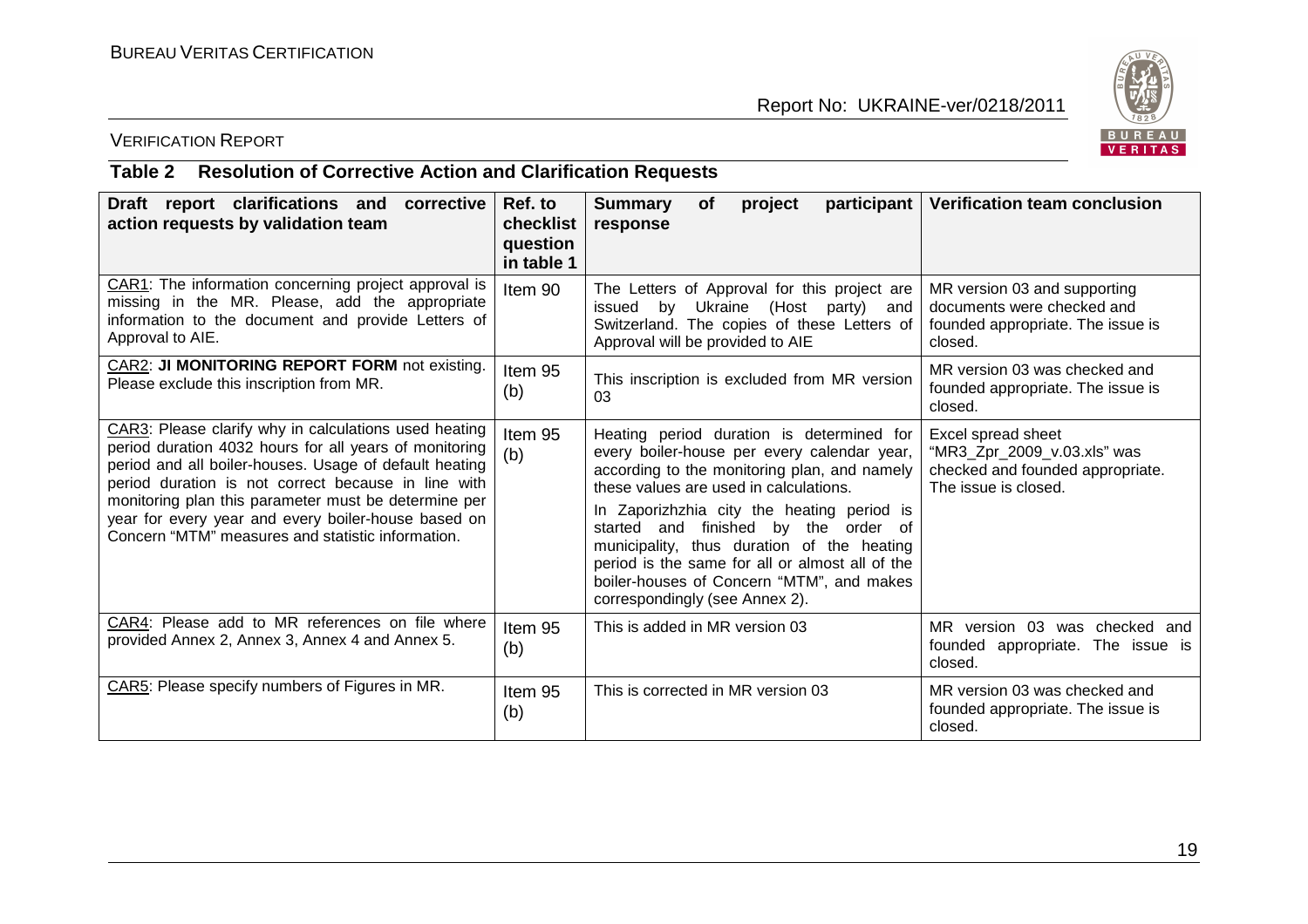

| BUREAU<br><b>VERIFICATION REPORT</b><br>VERITAS                                                                                                                                                                                                                                         |                |                                                                                                                                                                                                                                                                                                                                                                                                                                                                                                                                                                                                                                                                                                                                                                                                                                            |                                                                               |  |
|-----------------------------------------------------------------------------------------------------------------------------------------------------------------------------------------------------------------------------------------------------------------------------------------|----------------|--------------------------------------------------------------------------------------------------------------------------------------------------------------------------------------------------------------------------------------------------------------------------------------------------------------------------------------------------------------------------------------------------------------------------------------------------------------------------------------------------------------------------------------------------------------------------------------------------------------------------------------------------------------------------------------------------------------------------------------------------------------------------------------------------------------------------------------------|-------------------------------------------------------------------------------|--|
| CAR6: Some of the word in MR provided in Ukrainian.<br>Please correct.                                                                                                                                                                                                                  | Item 95<br>(b) | This is corrected in MR version 03                                                                                                                                                                                                                                                                                                                                                                                                                                                                                                                                                                                                                                                                                                                                                                                                         | MR version 03 was checked and<br>founded appropriate. The issue is<br>closed. |  |
| CAR7: Please clarify why in calculations same<br>Recalculating factor for average load during heating<br>period was used for all years of monitoring period. In<br>line with monitoring plan this parameter must be<br>determine once per year based on statistic data of this<br>year. | Item 95<br>(b) | According to the developed and determined<br>JI-project specific approach used in the JI<br>projects on rehabilitation of the district heating<br>systems in Ukraine, the baseline value of<br>Recalculating factor for average load during<br>heating period (g), determined once after the<br>end of the base year, is used for almost all<br>calculations. Only in case when in the base<br>year the hot water supply service was absent<br>at all $((1-a^b) = 0)$ , and in the reported year this<br>service was provided (due to improvement of<br>heat supply service quality for population), the<br>value of parameter $(g)$ for the reported year is<br>to be used. In this project there are no such<br>cases, thus it is not necessary to determine<br>parameter (g) for each year since it will not be<br>used in calculations | MR version 03 was checked and<br>founded appropriate. The issue is<br>closed. |  |
| CL1: Amounts of emission reductions provided in PDD<br>and MR are different. Pleas clarify.                                                                                                                                                                                             | Item 92        | Amounts of emission reductions provided in<br>PDD were estimated as predictable values on<br>the base of expected results of the main<br>planned energy saving measures.<br>Amounts of emission reductions provided in<br>the MR are calculated based on the actual<br>fuel consumption in a reported year, as well<br>actual<br>external<br>conditions.<br>with<br>as<br>Dynamic<br><b>Baseline</b><br>construction<br>of the<br>according to the used JI-project specific<br>approach.                                                                                                                                                                                                                                                                                                                                                   | The issue is closed.                                                          |  |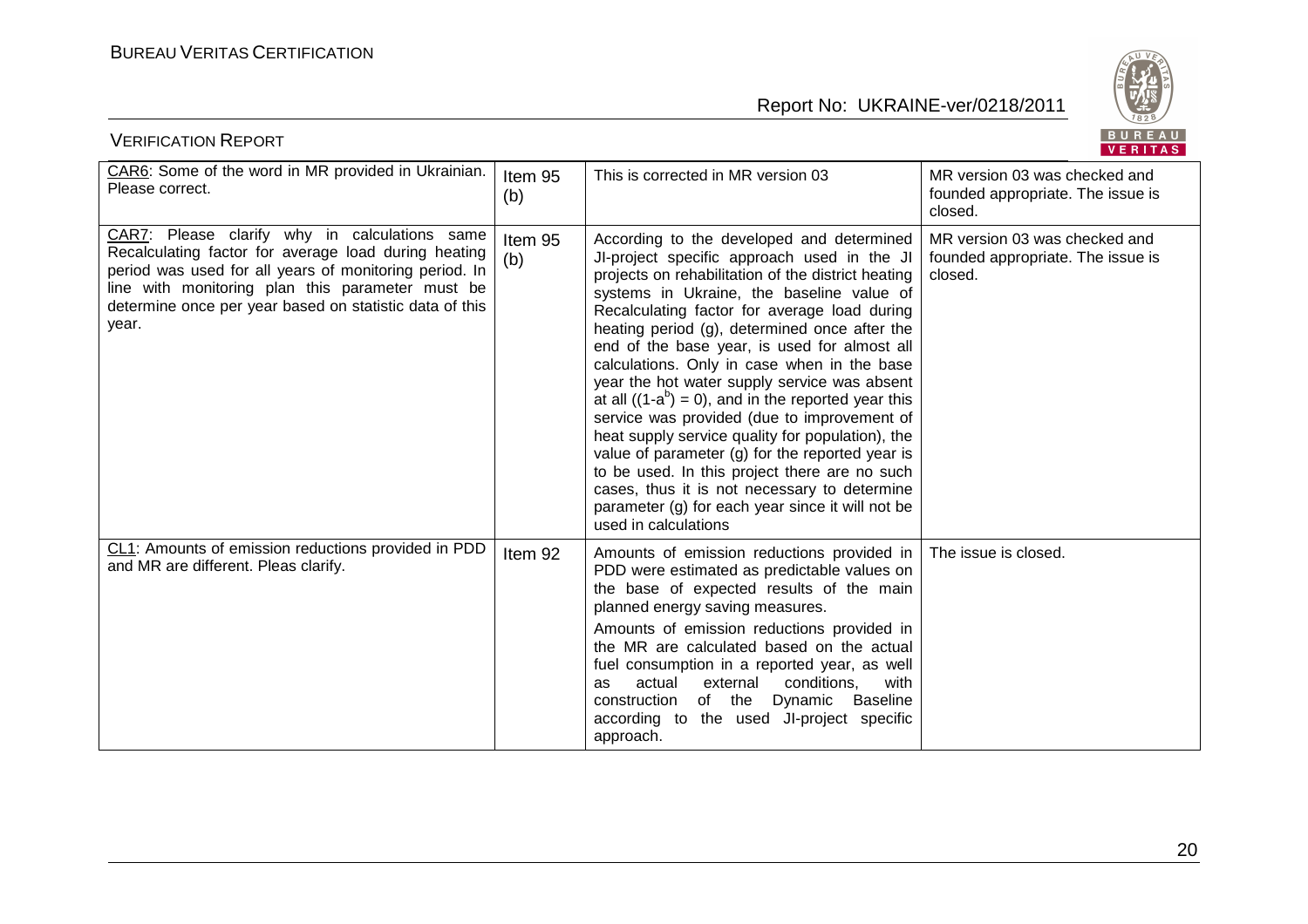

| BUREAU<br><b>VERIFICATION REPORT</b><br>VERITAS                                                                                                                    |                |                                                                                                                                                                                                                                                                                                                                                                                                                                                                                |                                                       |  |
|--------------------------------------------------------------------------------------------------------------------------------------------------------------------|----------------|--------------------------------------------------------------------------------------------------------------------------------------------------------------------------------------------------------------------------------------------------------------------------------------------------------------------------------------------------------------------------------------------------------------------------------------------------------------------------------|-------------------------------------------------------|--|
| CL2: Please, explain what 22 in the formula for<br>calculation of conversion factor for the average load<br>within the heating period. Please justify this number. | Item 95<br>(b) | The number "22" in the formula for calculation<br>of conversion factor for the average load<br>within the heating period corresponds to the<br>minimum outside temperature -22 °C<br>determined for Zaporizhzhia city in valid<br>normative document "KTM 204 Ukraine 244-<br>94" (2001).<br>Maximum connected load to a boiler-house<br>that is required for heating is calculated<br>according to heat demand at the minimum<br>outside temperature.                         | The issue is closed.                                  |  |
| CL3: Please clarify why some of the numbers in excel<br>spread sheets marked in red.                                                                               | Item 95<br>(b) | The negative values of emission reductions in<br>excel spread sheets are marked in red for<br>visualization.                                                                                                                                                                                                                                                                                                                                                                   | The issue is closed.                                  |  |
| CL4: Please clarify why emission reduction for some of<br>the boiler-houses is negative.                                                                           | Item 95<br>(b) | In MR calculations the actual amounts of fuel<br>consumption are used, with taking into<br>account the actual conditions such as outside<br>temperature, actual heated area and hot<br>water supply service customers number,<br>actual duration of services, etc.<br>Unfortunately, operation of some of the boiler-<br>houses wasn't effective in reported year, and<br>led to even increased amount of emissions,<br>emission<br>that is treated as negative<br>reductions. | Response founded appropriate. The<br>issue is closed. |  |